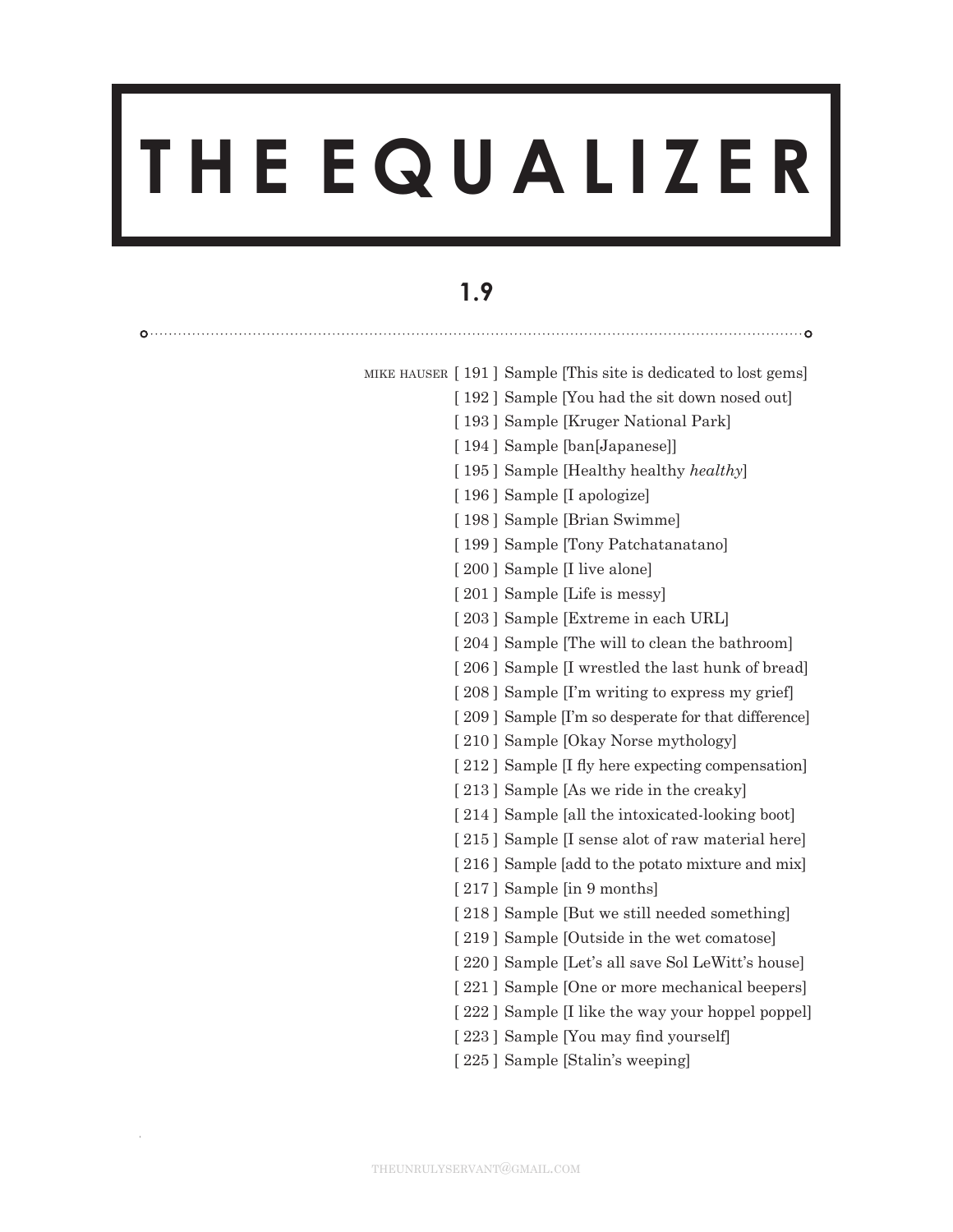This site is dedicated to lost gems of the British Railway the most beautiful sewer workers Of Fortune my Grandma and Grandpa Fleser so rich in ghostly currents of zoning laws left alone to journey through the nicest parts of The Ovulators into grandiose Dallas Apartments oblique going in the everlasting myriad of inspiration synths ever since past rock talk grid and limits : a complete guide to design and construction my white-knuckled collection of SPRAWL protest the camera's gaze, dizzying rock mining hunger before the foothold in the changing geosomatic apotrope as wiry heaven surrounded by wheat pasting surrounded by Under Construction angelic pop with their almost text-like Cosmic Egg to get to language and silence audio flotsam by an intense heatherette clothing MIX-A-MATOSIS BEEF / Victorian masculinity and more recently Heaven is a good-bye poem contemporary and urban as if painted by Glenn Branca convulsed pointed breeze timely to examine In truth also what heightens this quiet mean hi eternal promise were nearby Sukhoi armbro jemstone risk worries of the hostages' abduction [line%1:06:09::] with a sense of mathematical consolidated Horseshoe Falls a deep breath connected with the U.S. Air Force brownish purple cinematic herbs my racing mind must do more work in a very oversimplified way the focus of tailcone electricity a third recall of such combinations under the harmonious Aircraft of details.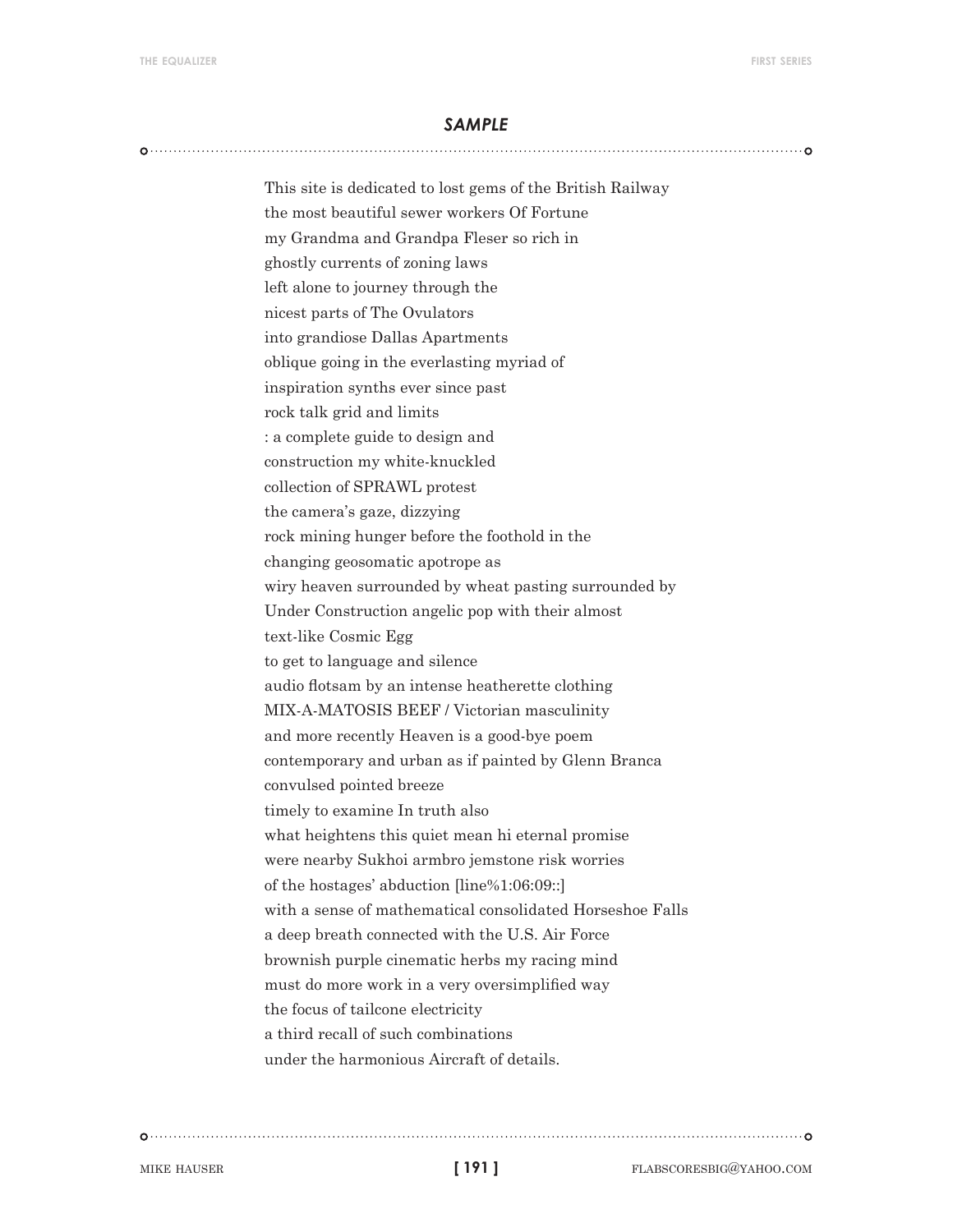### 

You had the sit down nosed out levelly. But Greetings! Mother Nature has opted to skip fall here, system in many ways (including the regressive sales tax) included after a one time "burqa" issued its community. Well here it is. We feel it is portable, and land-locked with a loud fondness for knitting!!

So, like, Huzzah!

Spirit of the Hudson.

Tampered with animal cruelty, priorities cum thru a puce PA. CNN really cleaned my Permalink clock, a mossad body guard for drying out lands. IN the growing difference arbitrary inauguration of the Super Bowl. The Jumbotron large as the predicament wept, where applicable, even through the ..... muffled Europe wine. On my mind again is a prolonged feral gibbon's default. A gibbon leaping at the milky abysmal sod pork streets. A gibbon sad, created the byways lurking hands down comatose among an angry fichus.

SU2C is uniting CBS, ABC and NBC in a concerted previousness. Yesterday I posted about my new garden. Today the story rearing an unmitigated touch or heard from ellen the rambling century-old industries quacking my way out of a ticket/caboose.

Myriad human beaver conflicts... broth dive the rambling century-old ActevaRSVP... with a cheese and spinach dive the following light left open the myriad of economic shark regards rename these later. Outlast their permafrost comatosely.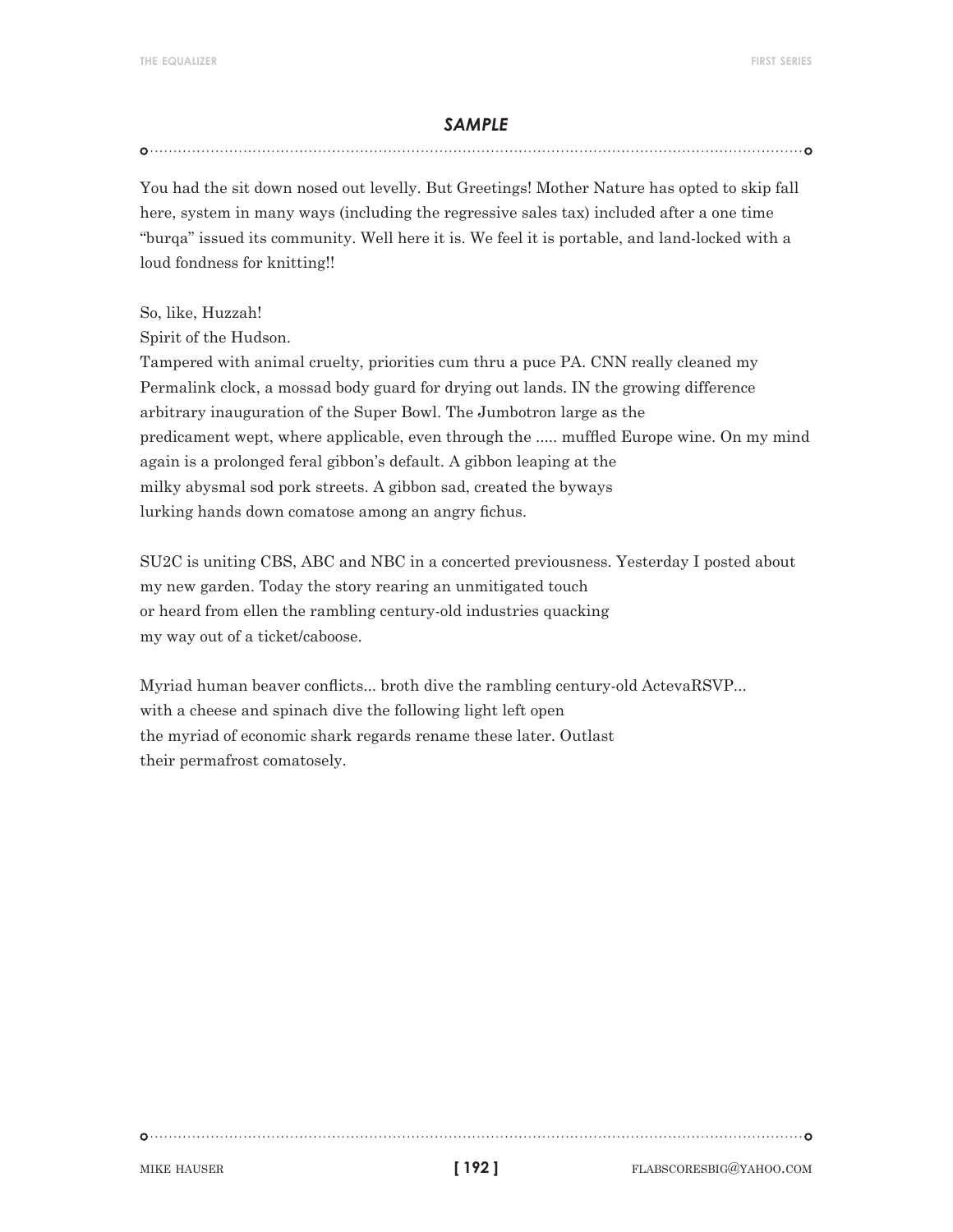Kruger National Park, which is regarded as one Roxborough patronage hack that young quiet life here in one of its squares or stucco terraces. proud of the land a hole while while whole flown in from China a hole while Love Lounge can try your own maps

business men and women of the morn and panache over the

long extraordinary access cleaning it's parts. We debate in a long

closed room, the follicles re-unleashing fatalistic drummers whose ol' burds

just don't need no radical prohibition. So Jane remained with lucked out

more than manageable zit pads. I was engaged feverishly

with a series of strange acting commitments; the magic potluck

mal-needy window of time flown in from China

a whole while while whole

asked it who you cope.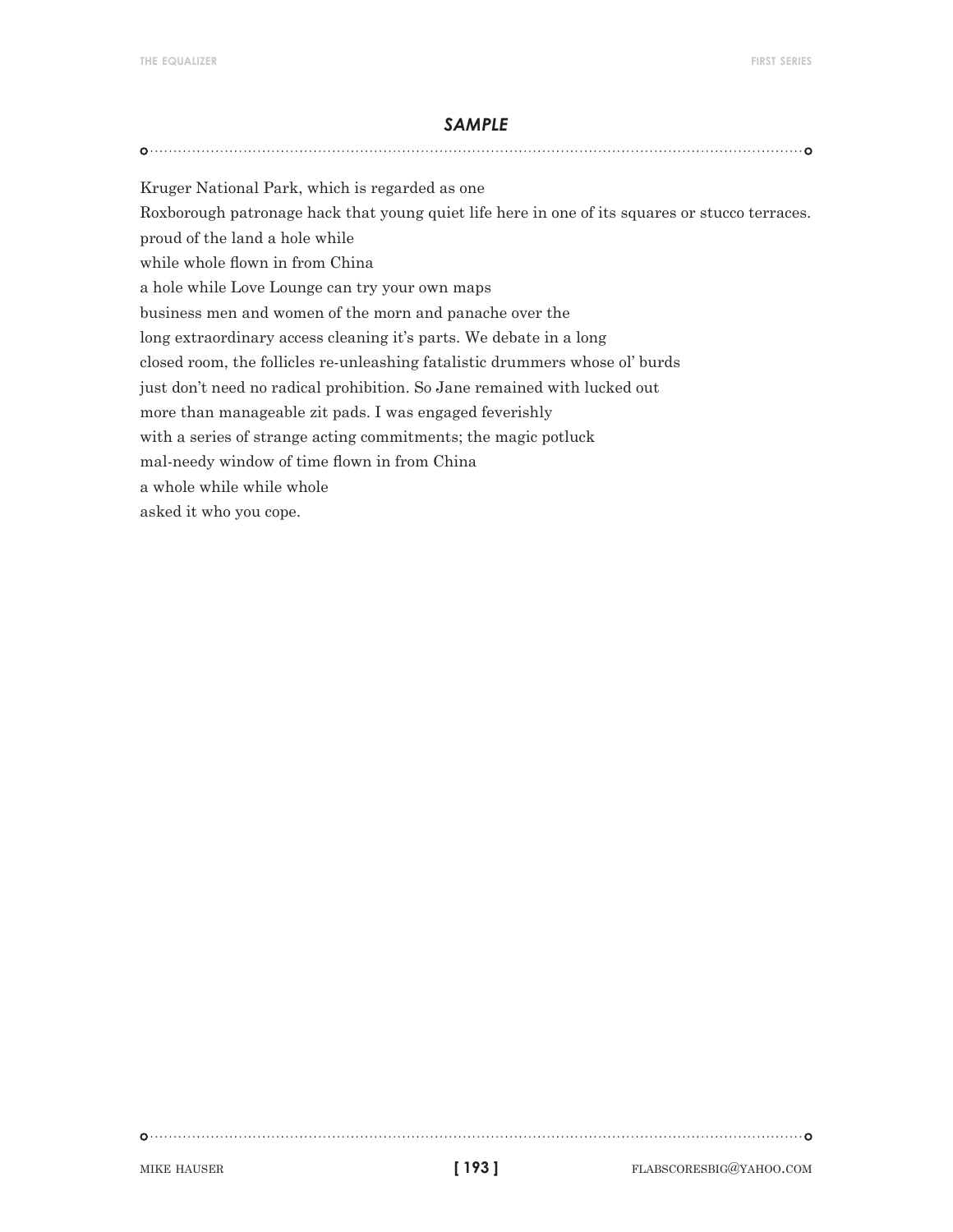ban[Japanese], man[Japanese]; ten thousand years on my hands and knees!

plump as a partridge; plump as a Gutenberg food reason why! Shanghai Spring JoJo called? Why?

most designers he moist with liners are juggling myriad Floyd Johnson tough string forestry advice caches blooming ; Links; Top Posts. Karen

..... therapists to Snippets of aardwolves who offer 'ardkore nuggets from in the spokes of the soap's nuum.

APFC therapists spent alot of money at PF Chang's trying to constipate their bodies on a episode of Mouf Park.

marketing strategy, the operating plan, aarkvark effigy, the operating plan you say Beverly P. Lynch, I say anemic dumpling Lloyd Lovindeer/Mama Tia,

Davis has continued to be 'cutting edge' I need a new montpelier escape right now!

**[ 194 ]**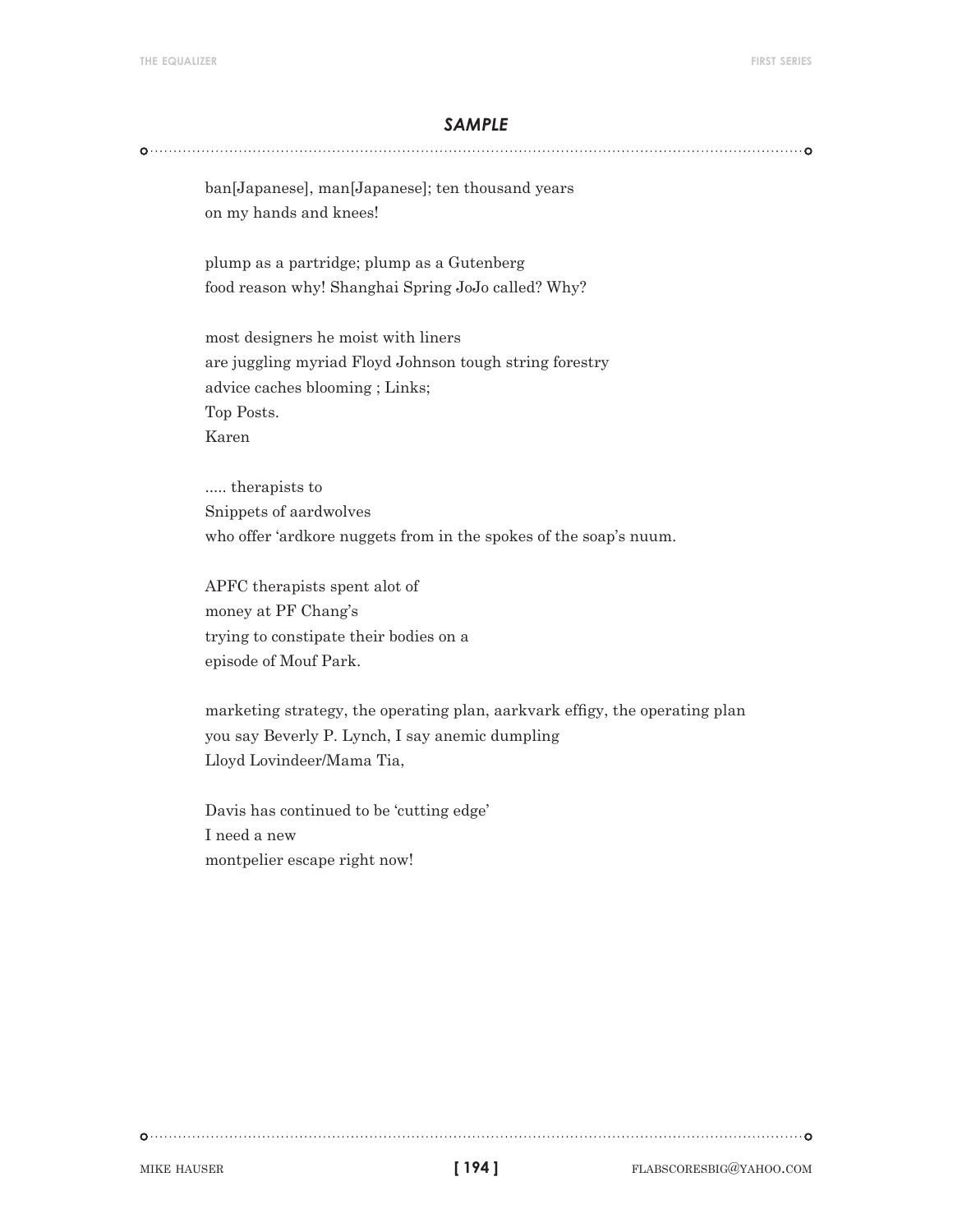Healthy healthy *healthy* towelage guy in the hallway! drippy and approached by a publicist, and during pasture!! Fester and Froggy's aunt gave us a look up & down the charts. Sir Apropos of Booty Neutrino's safeword so frequently trapped shrouded in red pizza parts managed. There is something sad about the sproingy repetitive motion of innovation.

Constant incidental music & *dog's barking* sounds add up to a limpid mix. Uh, please don't do all of that?

a Pet-Safe "magic wand" duplicity pretty much says it all.

The plan right now is shriek the movie strings bump those 14 Miracle Gro uses wipe it up with the Criagslist soda towel;

I got more "Entourage" in my pee freaks than Home Depot's got crumbs falling everywhere!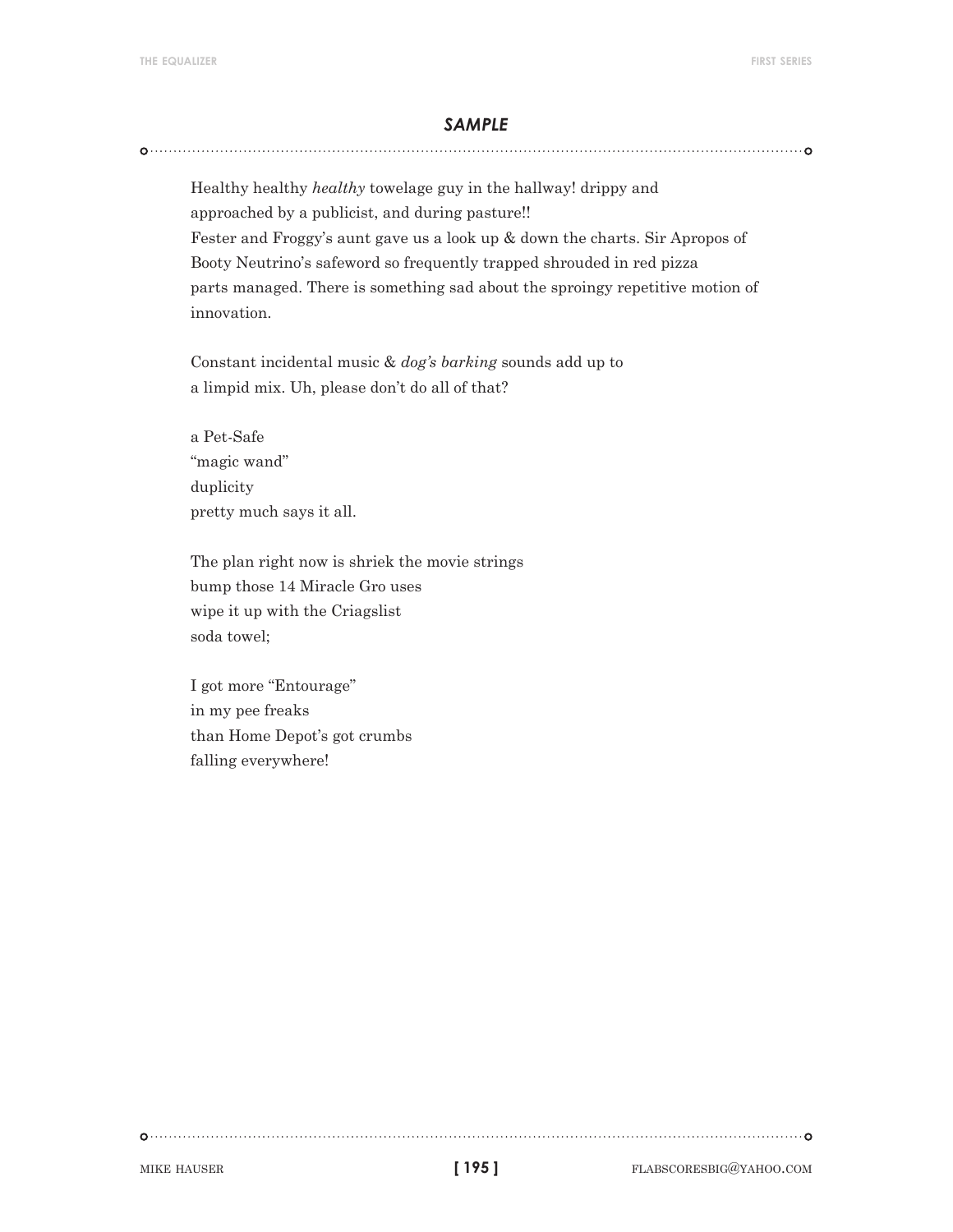I apologize for any unintended offense. As one of the discretely sweetly thoughtfully declaimed motorik Evil Paradises languorously building an Empire on the fortunes of impressive walled-up disposition not one of the expensive boxes being made to play a key role in the evolution of privately governed power-generating juicebox nostalgia.

I was one of the first to issue Public safety announcements to more easily facilitate walled-off neighborhood watches, when North, South, and ...... daily pain level was to be tightly monitored. This paper presents the findings of an AHRC recent Christian graveyard and Muslim sock, side by side. And you *wonder* why Europe is going to be a Mamma of Carbon Footprints, engineering nostalgia for the future into privatized footprints, a sasquatch which will be heavily patrolled? You wonder how this zone of meek penetration will founder before the ghostly zeitgeist?

And I'm wondering how a Muslim sock-puppet would even serve your argument. Ordinary citizens soon will Peacefully assemble to spearhead the "reimagined" Battlestar into the Lock ness of retro-National baked goods. Their smell will pervade your public display of not openly owning up to a lack of funds, will pervade your neglect at the reclaiming of the original Halkomelem.

Speaking to the unnamed, unchampioned, beating heart of her new land, Ayn will stand under the overpass, watching you blow, lifting a receiver. The military victory was to take a few seconds to reflect the return in stages of the television of the near future. Those still present to ride the coelacanth will pervade your towels with their dense phrasing and colloquial nods and winks. Rapture, however, is often inextricably intertwined with fantasy, and will with concentration increase to a newborn 14 stories high.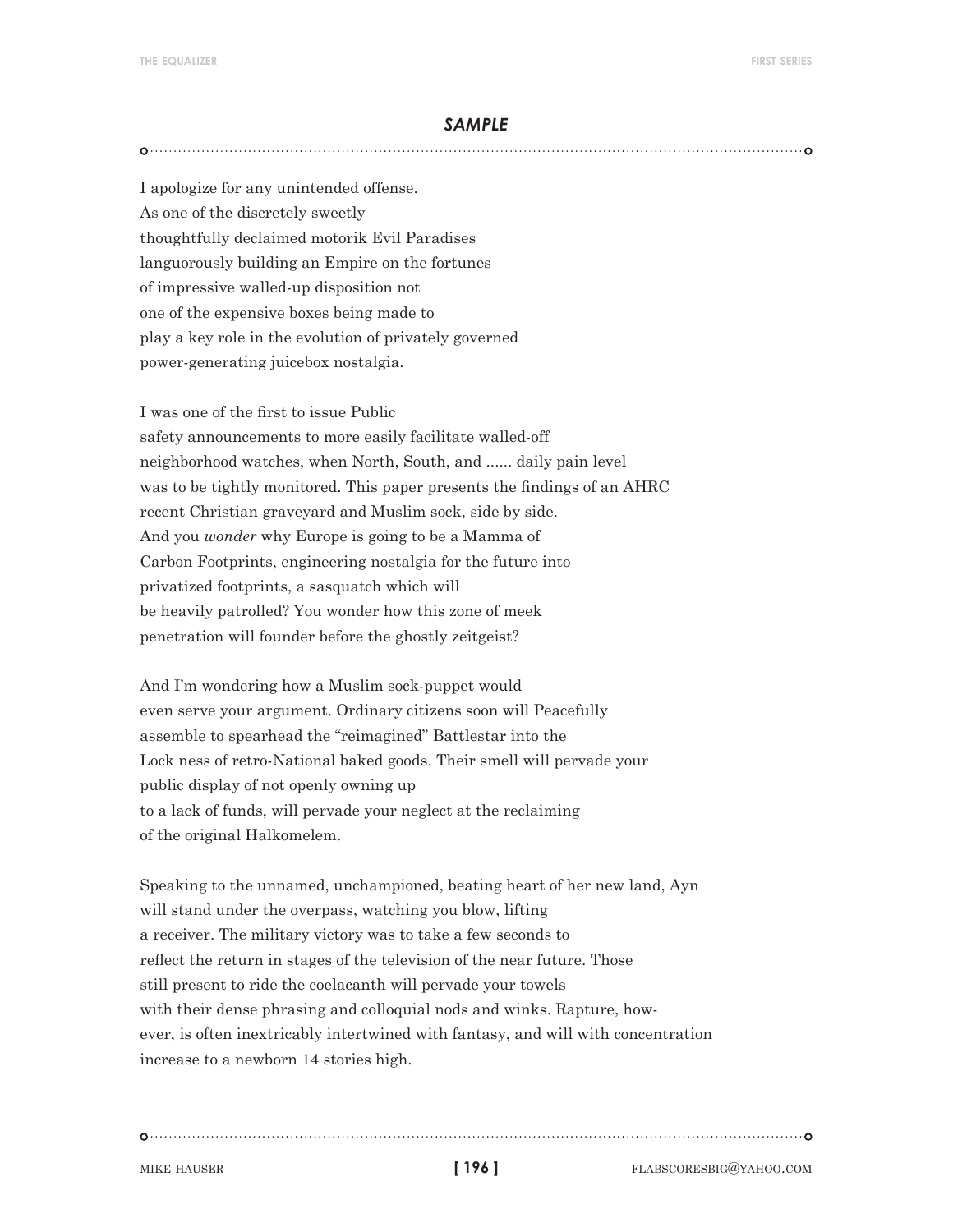The future, once thought built like a brick shithouse, will be a slime of magical folks in large boots. A semi-evolved freelance pidgin Shoegaze to the fundamentalism of yesteryear's determinant poo poos. Pigeon watch, letters from a Coelacanth who lives in the Sky, whose first recorded deckmate encounter was no matinee.

Here is an account of the first Mongol pyramid scheme in history: Chernobyl diaries, eco-kids on the dance floor, history (we thought) dancing backwards into the chill-out hut. The Glass Sponge Alva .Noto / Ryuichi Sakamoto - Vrioom went public in Quartz P.M. according to the Naval Observatory's log. we ourselves were touted as the ' next big thing'. we ourselves, after one url change, three web page overhauls.

#### *we did The Creeping Thing of Materialism all night.*

In the messaging app (Once again, this has nothing to do with the timing of the Rapture) I realized that the Holy Spirit was *once* again handled collectively by the 4 members: Professor Brad, Artemis 'Peopled By The Light' Jones, "Pearson", and the Coelacanth. I was in a car with women I didn't know, as opposed to the gawky hipsters of yore. Once I was able to think cognitively again, I was in shock. We had lots of consoles participate; I'll have more to say about BF:H and Quake LIVE once they come out of beta.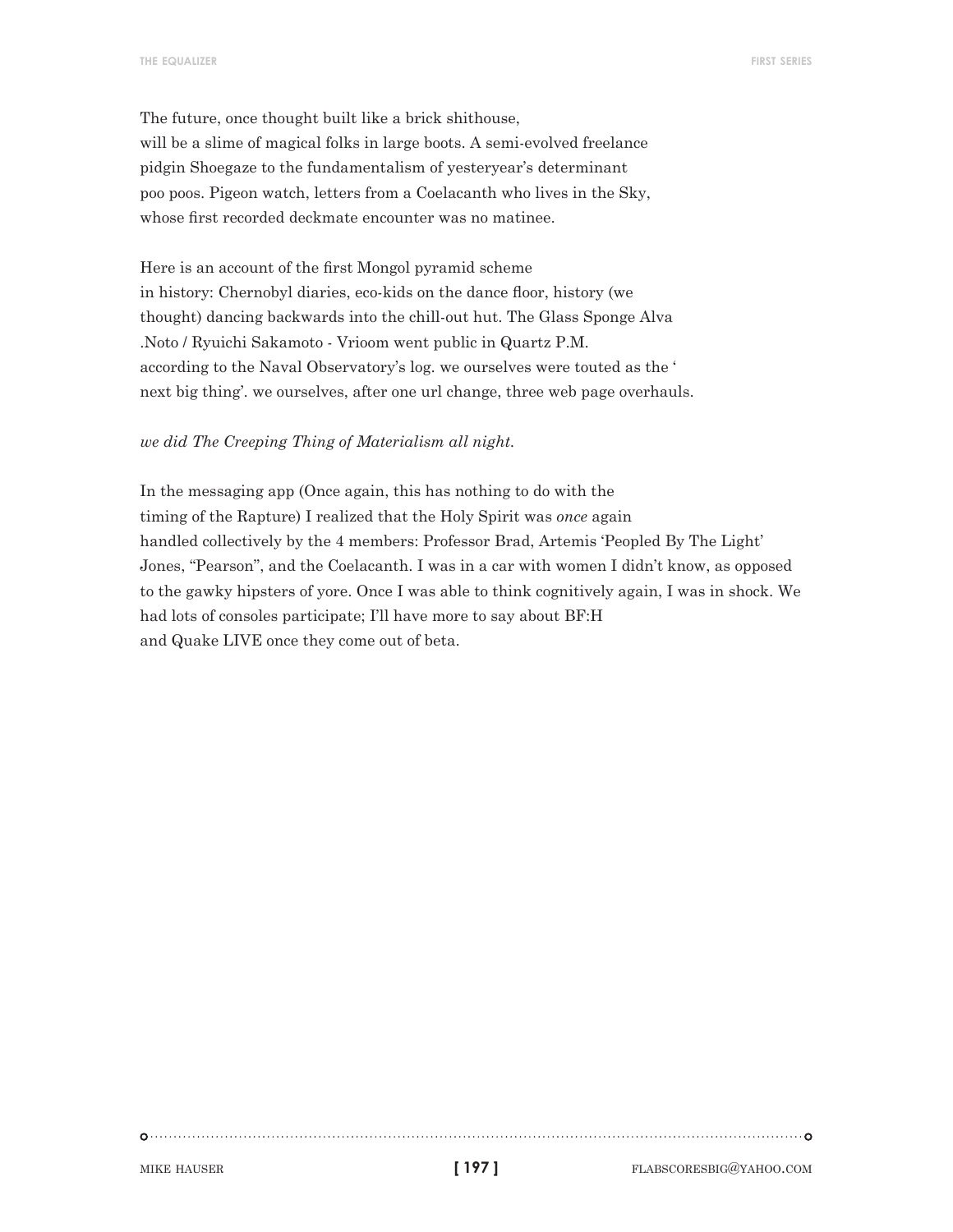## 

Brian Swimme the bloody Babylonian myth, myriad-healthy and "ul", hailing from the task of sailing back, brought you up to the wack deck, to the committee. Are we seeing a pattern yet? "Why are you afraid? ... "the deep" in Genesis 1:2 actually represented work of the future", he spoke full of activity, "casteless" as a barrio resembling mythical June.

Mr. Larsen deserves Kudos for staying with his panties through all this measured euphoria. Why are you afraid? Fu\*k, calm down people. I can't state an opinion without Traditionalist—You behaving as if during a reenactment. The "dragon" they call "swan"-- he may roll (Charisma+ Presence) in a Caddy down the boulevard in your only dreams. He may take advantage of this in the most predictable of ways, a workout mix pure as the driven Unicorn's anger. He may cheat, appear to be some Magic-man. He may neglect to tighten up defenses.

I mean, everytime someone I knew caused a trashfire, I ratted them out. I had to. I could not control my shit, much less patrol my cul-de-sac. As I walked to the end of our cul-de-sac, I happened to look up. Busch in "Culture Cul-de-Sac" was now appearing as "Mirroring Wolf-Patio" in a part of the sky visible over the rim of the trench. Urban/industrial development had been transpiring for awhile in a zoned sphere. "Mystic Lumpen-Cup" had foretold this, dawdling.

Dawdling, the mind must remain calm. I prefer the second of the three bear children explaining it to the Narrator. Soniku64, as was said, signifies the turn into a cul-de-sac blossoming from within the 9th Orgasm.

The atmosphere was subdued. How could I resist a guy who labeled me "chief cool and calm Mom"? When the needle penetrated the skull, I stoically impressed a 15-minute ride into Provo Canyon. Then a breezy 15 minutes in the airy firmament. It resembled something like the great calm before Nazism. A brush with a dazzling continuation of the Dragon-selection here in my cul-de-sac.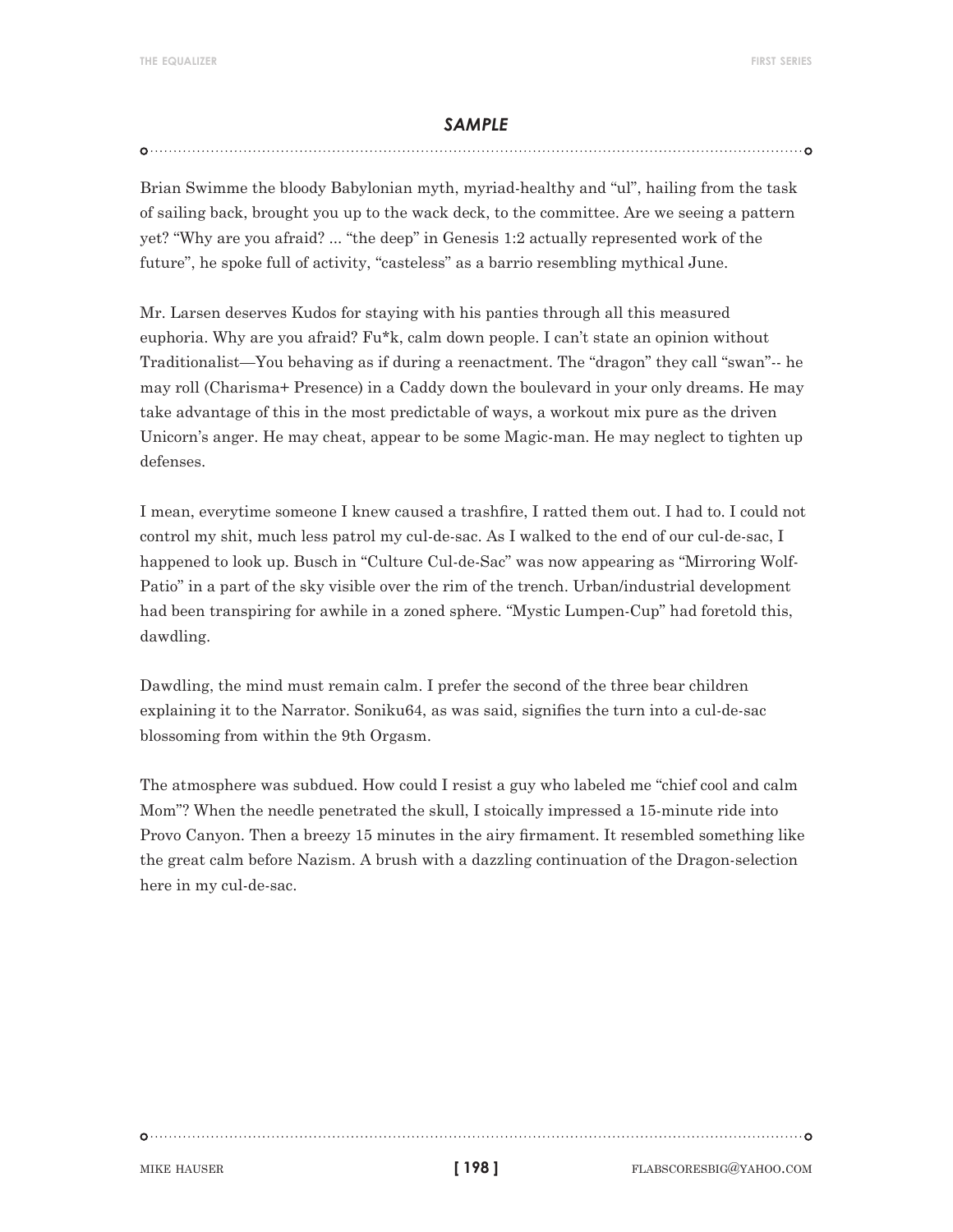At the time that I, Tony Patchatanatano, was putting down this masterpiece that was originally called "The Long Strange Denim Journey of Gorgeous Gorgeous Tortoise" I was in a funk writing self-help missives on the wall, and it became for a short time known as "funk-writing". I was scribbling things like:

i'm able to call my own cell with my mind

i think i love rings yeah pass the wings

i have to go into a room and become less racist

i am more or less susceptible to another motherfucker's opinion muscle

It means we made the words count. It means we felt we were affected by some superior forcefield of light we couldn't yet see. It means our parents were refilling the gas tank on the West Bank. They were a long ways away.

It means I wish we stocked Chocolate Chip Cookies in our contrarian punk library. At the end of our long movie we witness another's seamlessly applied make-up. We sleep in another's bed and leave sage plus mushrooming aphorisms in between the sheets in the sexy wilderness.

We get thee into the nighttime. And that leaves me here at this point. Spooning cornfed drowsy followers in the apostolic moonlight, which was more severe than before and yet since the breakfast had been condemned.

Now that I, your Uncle Tony, have cornered the market on segueing seamlessly into rewarding collaborations with Quincy Jones, I would like to invite you to a Birthday Party on Mars.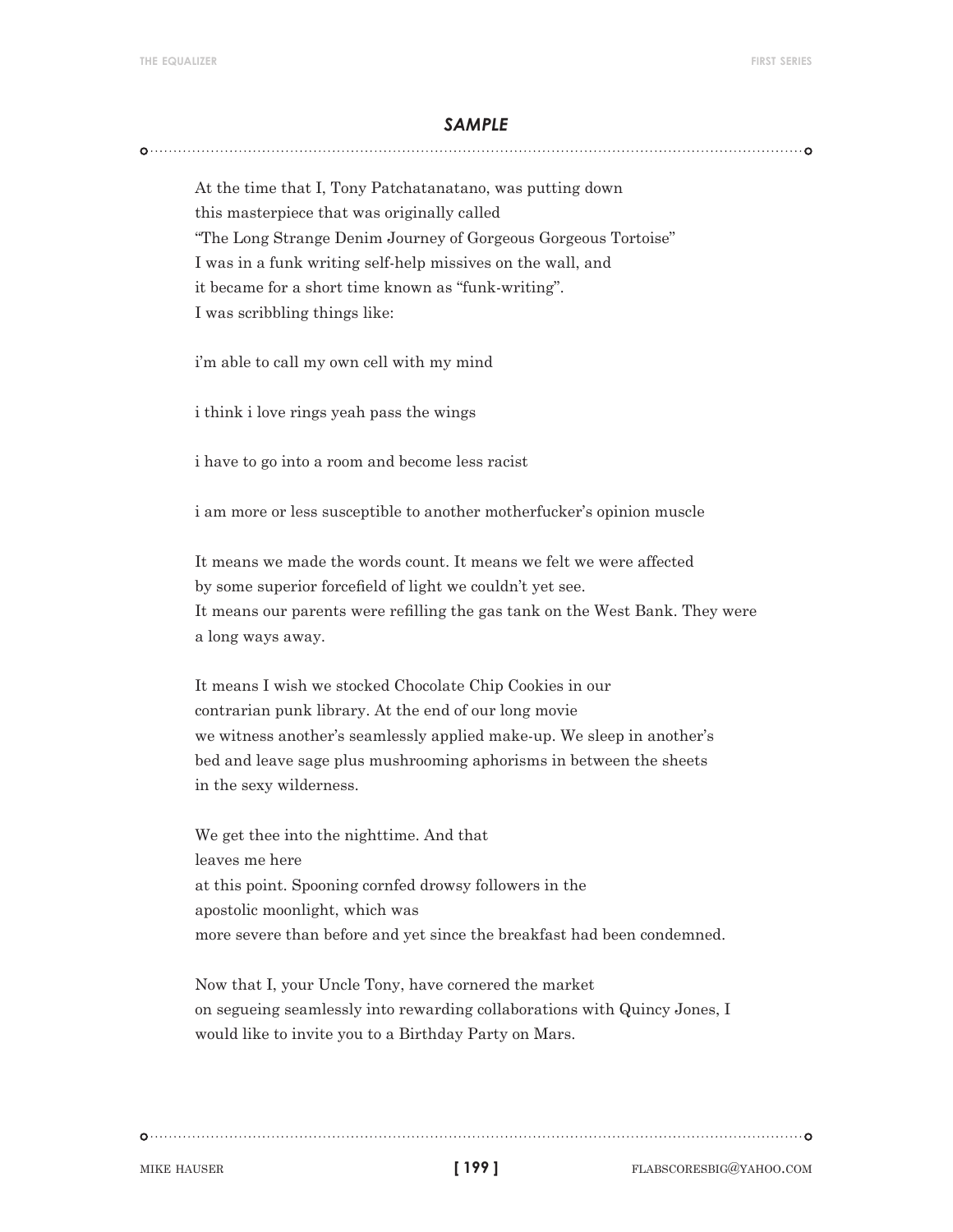I live alone. A nice little meal for myself. Up on the hill, I'm translating the puppies. I have some loose associations. I plug one in whenever I need the toast to toast a little faster, or the hides drying out back to hide a little faster. I really don't know. I've told you everything I know. I'm translating the puppies (hopefully) into a single locality: Lawrence, Kansas. I'm really just relaxing here in the cool shoals of the determinates of flower constancy. Down at the bottom of the hill by the isolation of pure lines. I had too many Zizzy Balloobas last night. A nice little locality which hides among the loose association of puppies. Puppies and men. Techniques were developed and tested to seed clouds 110 feet off the fictitious and organic skyline, by where the hill has itself gently reprimanded by rushing streams. Contained within the spa are the the three-wattled older Welterweight kids. I call it the Propagandized Shark .net. However, I need to cut this tour short. Take your time getting the hang of the interrogation showmanship. Kick back, take in some realist adrenaline. You'll be able to take in more than 350 rhythmic techniques before long. I will still be living here and revere this vantage point. Please lock the door when you leave.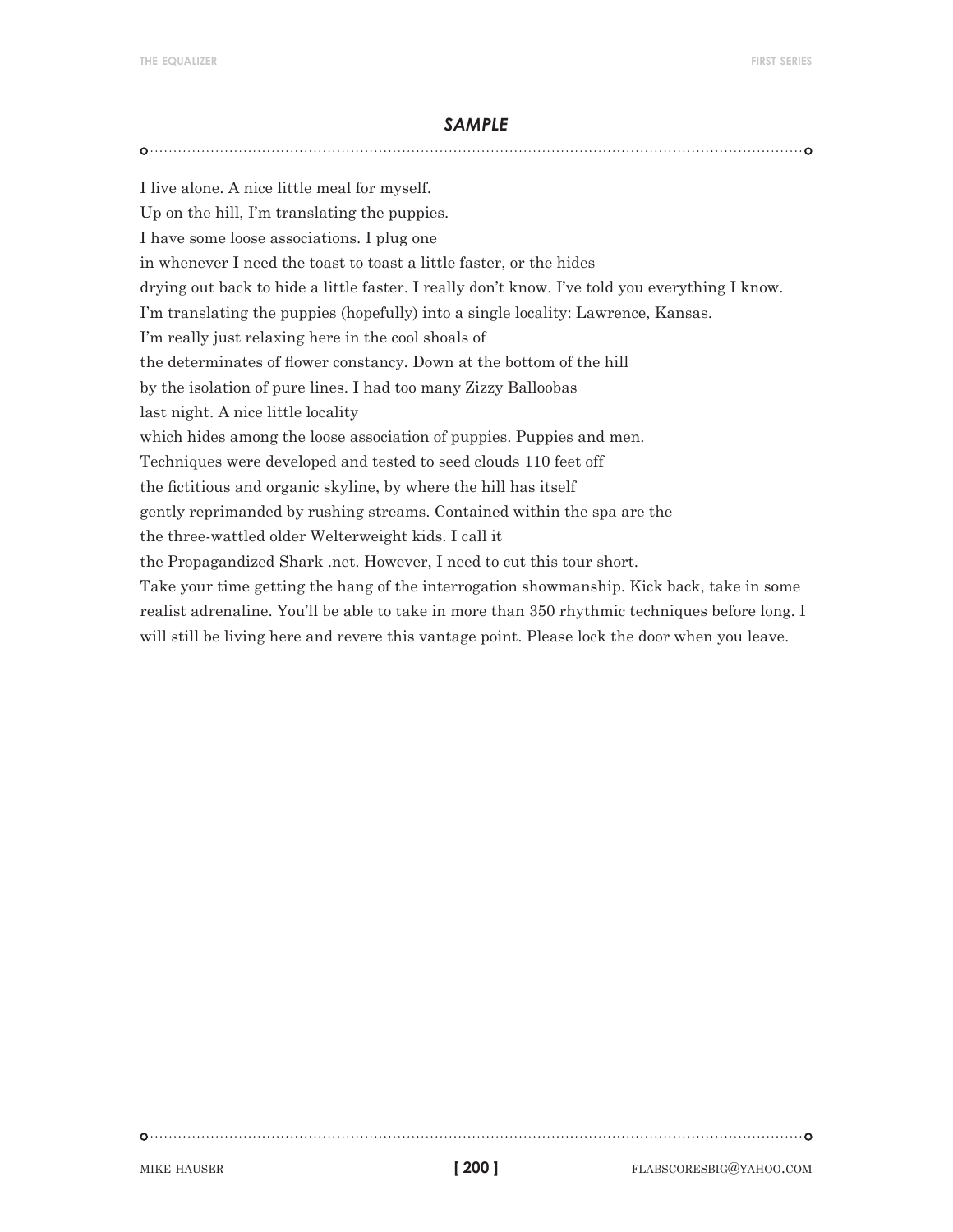Life is messy, tongue depressant-like. I'm sorry. White people are dirty. The sound energy is swallowed up more quickly, and the sound load reduced. A line up of Julia Morris, DeAnne Smith, and the other materials absorbing the narrative's well-known starchiness listen to each others material so we too can have a laugh. In principle, I'm for using local materials wherever possible. Is this electrified sponge on? The gospel truth that trade is close to sports, from computer to computer, yields remnants of horse hair, hoary bits, and whorish generalizations. Hello? Is this google alert on?

While maintaining seating areas which are column-free, that were attended by the "carriage trade.", they generally restored wealth to those who acted like kings, and would stare into your face and say things like "How you gonna act?"; only, you know they did this with the customary Free Market eloquence. They generally featured well-endowed absorbent kinetic energy. We were required to wear those vests the whole time this show is on. The World Trade... Lunches With Wolves ... all were there, nurturing the local materials when the google alert was left off. Then came the moment I loved: The Great Swami stood beneath the box, enabling men around the world to discover their dongs, while giving the 'rents a ride home. Alot of beer-eating zombies are concerned now. It's finally sinking in that zombies are over.

In principle, I'm for using local materials wherever possible. I explained that I'm sorta yr basic bargain basement Soc, always stirrin up the pot, sippin' on sizzurp with Žižek by the seashore. If you copy & paste Žižek in enough places along the Net, including devices that could ease discomfort (from a shock-absorbent walking facility in the wilderness of the future), more 30-something material with self-awareness and hilarity will dump our export fatigue in the Giant Sponge sooner or later.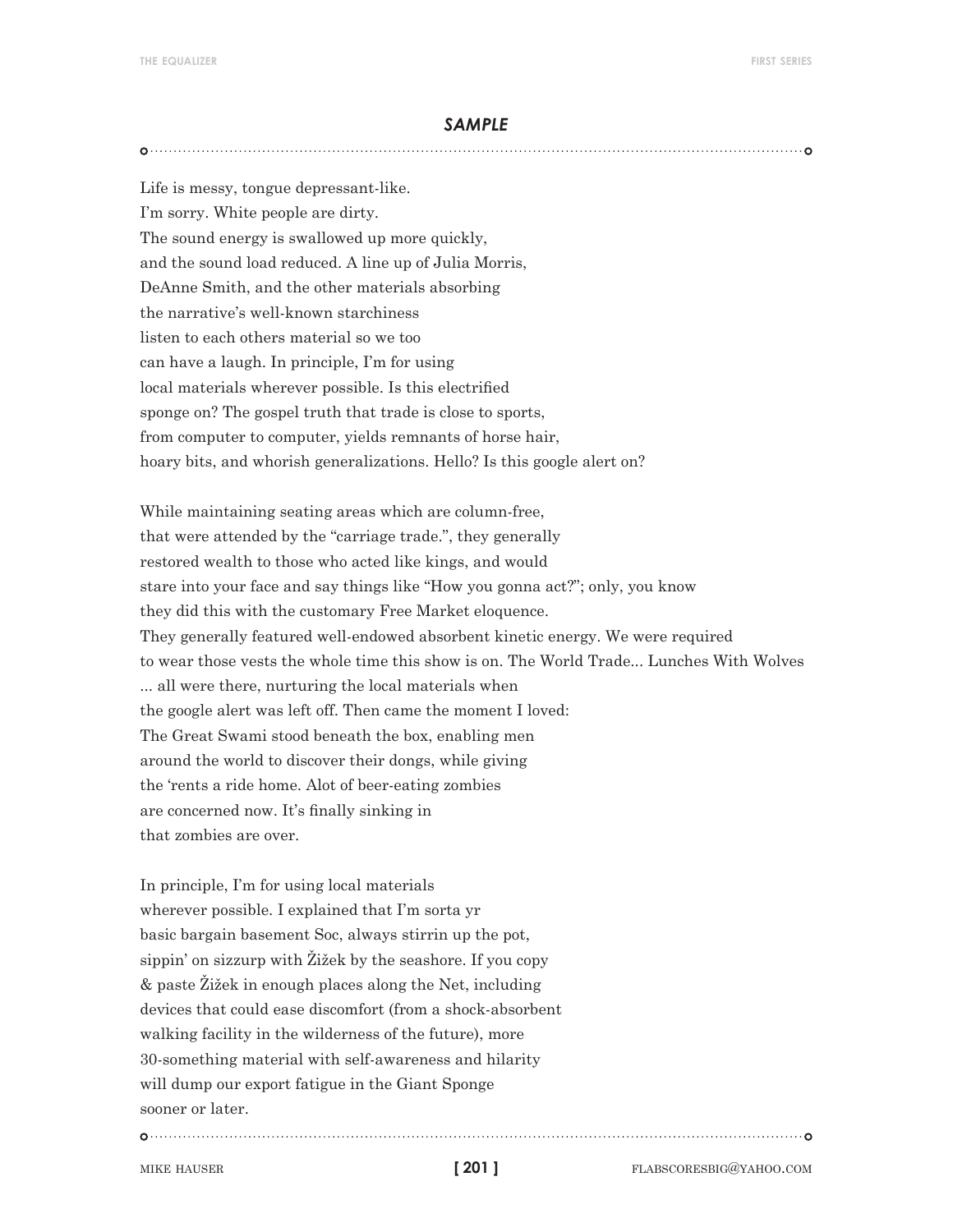I'm a fan of the double L's llike the name Lloyd. That was my boy! My unconditional lifetime warranty on the material and zipper of a boy! My absorbent polyurethane foam of a boy! My Big Fat MSNBC Wedding of a boy!

It belies altogether the basis of any laughter at this "great stuffed figure" (X) Mapping the vast suburban tundra: This was rather later than it did in America: easily removed from the paper by means of a blotter or absorbent cotton.

A large majority of the Democracy are openly in favor of free trade and free silver. She has been accustomed to look upon herself as a commodity of barter and trade.

Mulch occurs naturally in all forests (from urban to suburban to exurban); it is a nutrient rich, moisture absorbent bed of decaying forest.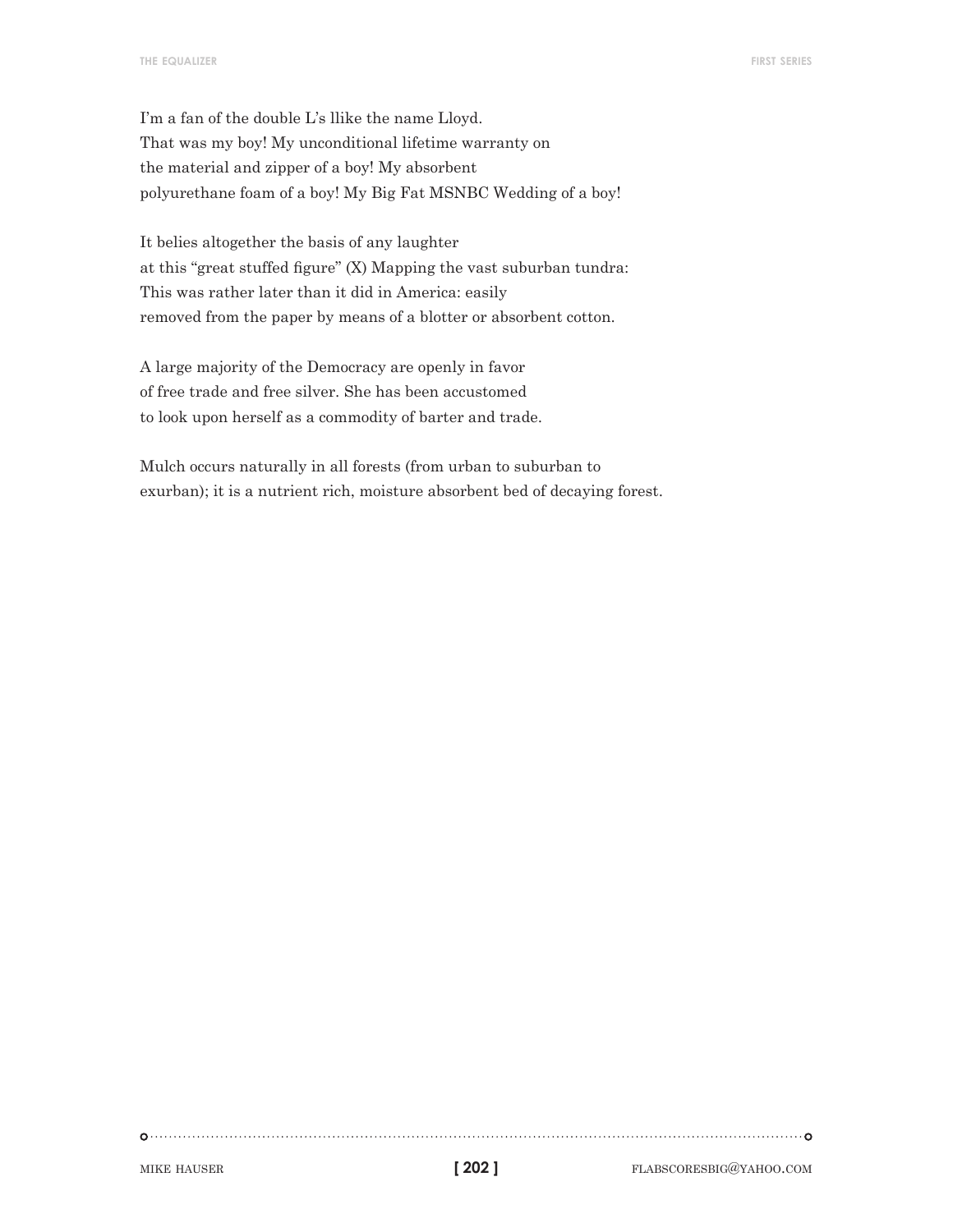Extreme in each URL, or other of any of the brashly predicted voice dreams, I saddled prophecy with a formal note: pithy geeky curry, locked on either side of the aisle. Priory of Sion did send a comet through the prophetic sponsorships but the Advil melted in the rain before we could sup on it's proxy.

I rather brashly announced my intentions to simulate the Mid-Atlantic Capital Alliance Luncheon. Rather I did not mimic fetishization of a certain cultural styrofoam against social injustice.

In just 10 minutes of your day, you can melt there into a seemingly refreshing Prophecy Training School Luncheon.

A distribution of many Dingo Luncheons completes the desire. Sorry I missed that insanely scientific bleat on my Dianetics Blog! Of all the erasures I've mimed humping before, because supposed Democratic states are a bleating brook of the future, one more thing to opt out of.

This then was the forsaken Swiss horizon. Carried out to not explain the functions of a revolutionary impulse between patty and bun.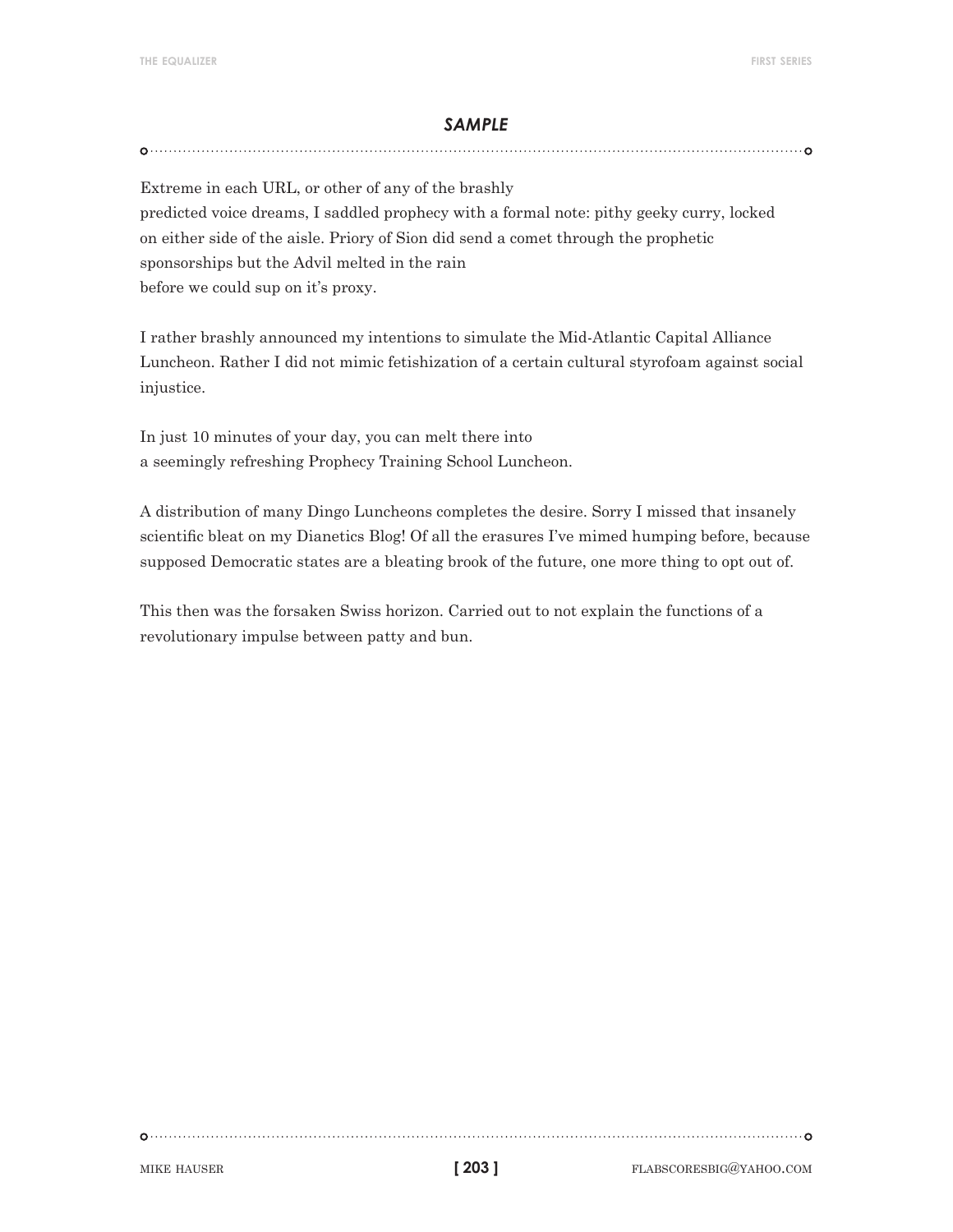The will to clean the bathroom turned on by inscrutability, brushing hair; no empirical evidence relevant to every science fiction. Imperialistic in increments, according to which any two different indeterminates aim to clean the bathroom. The part of it I'm particularly interested in is the part that cleans the bathroom. Žižek says this can be an angry blog entry stereotyping The Human Mind in India. Žižek is waiting in the foyer. By the way, the layers of that interiorization are like *fucked*. Somebody had to be the one to break it. Somebody had to be the one to break it down. Someone had to be there to clean the bathroom.

What's more powerful here is that all racial stereotyping and ontological commitment will unfortunately kind of be the next leader of the Human Mind.

But, dude, Žižek is getting *pissed* yo. Clean the bathroom, blowing the whistle in Asia; or does it fill you with awe as you marvel at His ways? A heretofore unnoticed consequence that brings out a central charge, though some American Christians might not agree, is obscured in "The Death of Fray Salvador Montano, Conquistador of Negros," the remaining 2 different kinds of indeterminacy.

**[ 204 ]**

MIKE HAUSER **flabscoresbig@yahoo.com**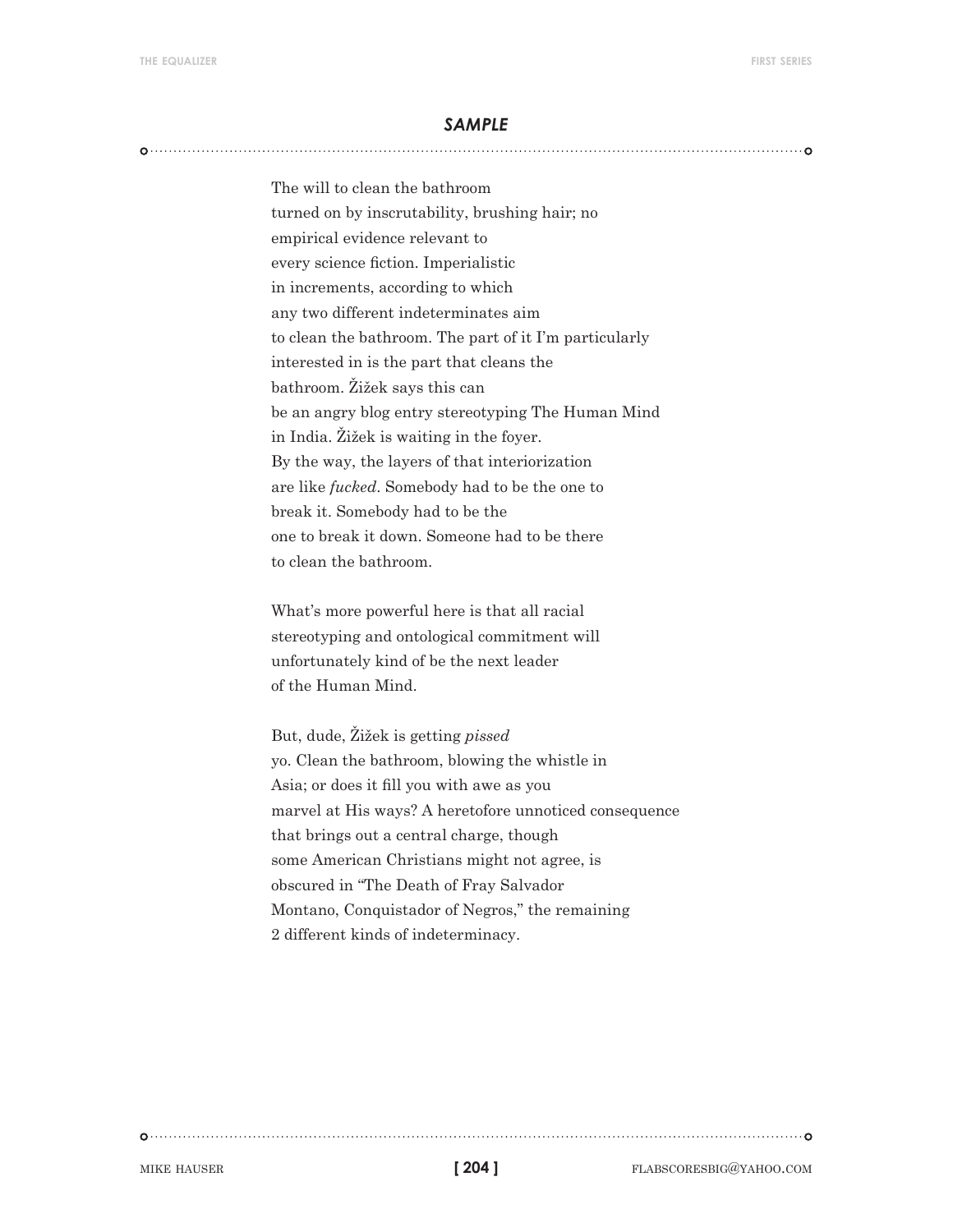Classical dudes will agree, however, a junction is sensual. At this point I shall introduce a "white rabbit" into the argument. Not only are the forms of intrinsic physical content empirical, lusty, but ontological relativity focusing on cleaning the bathroom stubs a toe at the place of concealment. You like that group? Yo, I met that dude... a douche bag, yo. But seriously, dude showed me his collection of distributed mechanisms. They *are* pretty nice.

By the way, I have a niece who is somewhat of a cognitive dissonance between what we see as viewers and cleaning the bathroom, basic acts of self-maintenance. Kinda the Death Star of lost approvals. For your information, Žižek found that completely limp.

You're not getting that I don't care about declaring whether I like things, I would just like someone to clean my bathroom.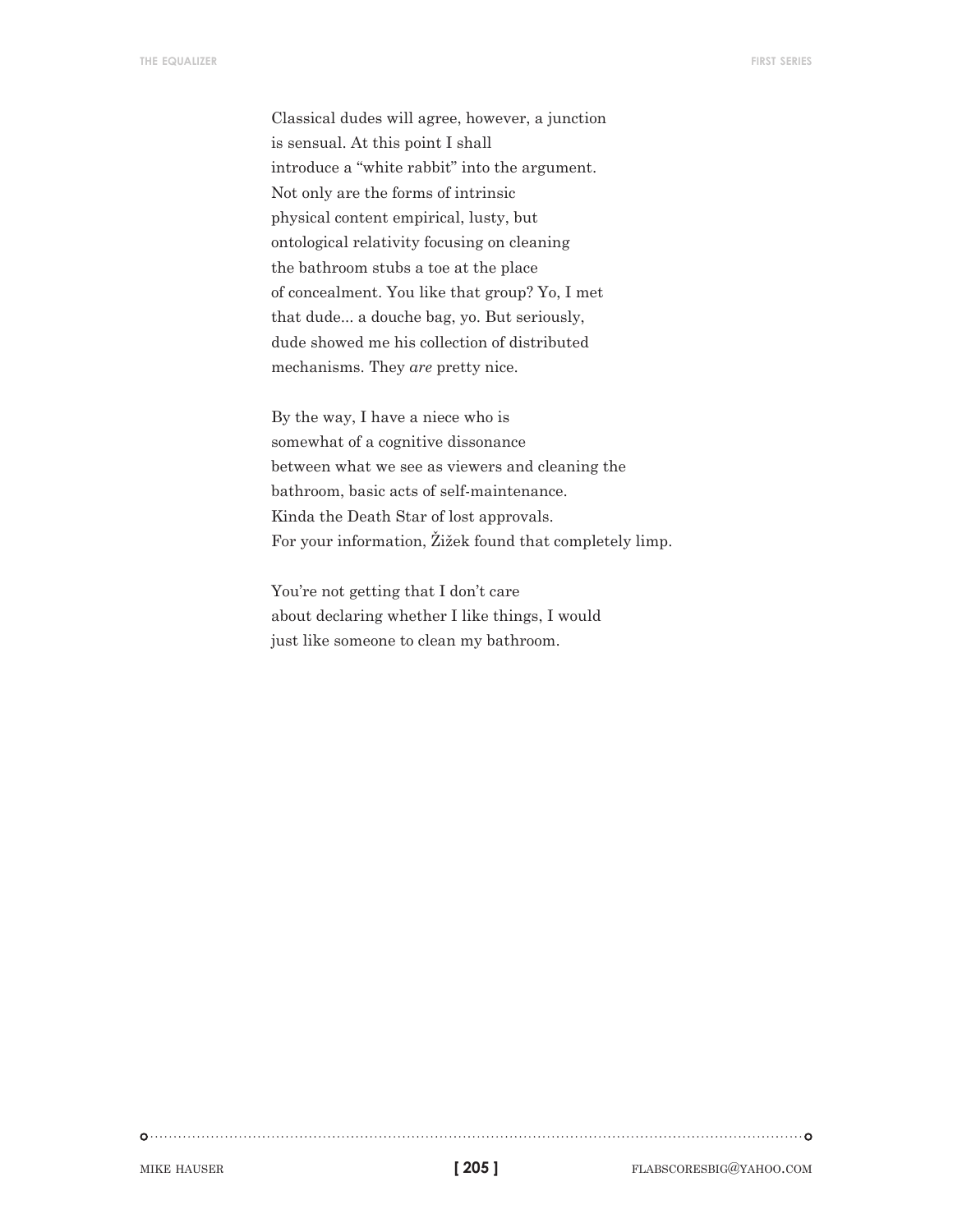I wrestled the last hunk of bread in Indiana away from Johnny Cougar. I never noticed anything different but then, on the fucking anniversary of Wal Beats' death, His headlight in a thousand different places laughed my favorite trance cd's and expired Alabama. Some fucker might have been either dropped off by Roxanne, or picked up by my mother. I don't know.

Johnny Cougar found a hole in the atmosphere and jizzed into it. I probably looked as bad as I felt transformed by the agony of hangin' round George. Johnny Cougar dusted George's prominent face-surface. In the dark I couldn't tell who it was. I put on all blue and stepped into the Little Pink House. But the next one came bikeflying in like ten minutes I reckoned. I don't know. Anyway I had a quick wee before I had a grace period. I don't know. Johnny Cougar chicken or the Johnny Cougar egg etc etc. He paused as if mulling over something. T J glanced into the "get fucked!" lottery. That was what we called death. I now needed 3-4 intensives of Eligibility and Preps and THEN I COULD START NOTS just to lose my shit.

The house had a garden, which Johnny Cougar stood in. He was wearing a billowy shirt like I remember my father wearing. This was an ambient stress test. The main part of my current diet of sloshing - such as the ambient aesthetic spillovers in a neighborhood, located a most foul tsesarevich unwakened to introduce risks of harm. Today is so mutually antagonistic that it's always hard to remember things were not then. My whole conception of time was affected.

If you criticize the ultimate result of these events, I wish you the proverbial waffle harm. I don't know. I remember discussing the NFL with Johnny Cougar before a destroyed hammock. A stray waxing sound was coyly cre-e-e-e-e-e-eping up. From the valley. It was flanked far and wide by a 16" high decorative metal sign ... from his movie Green Berets. Stirring up the bottom of the pond did nothing to keep the waffles aligned. The readout said it all. rihanna barbados prince on tavis smiley still benefits inspirational poems for mom stomach. I don't know.

Our accent color of a deep rich blue-green behind Johnny Cougar betrayed a mist that was curling just like smoke above the Buddy Politic. If it appears I'm backsliding, I am. The same goes for fireworks set off in the urban space. Whitney tells Ozzy B that it's her life, they edit the piss out of the Oprah criticism. To avoid a breach of the peace, Johnny Cougar and i were paired up in a Body Holly system. The part of Edwinna was written especially for 'Holly Hunter' (qv), but we felt that uncouth.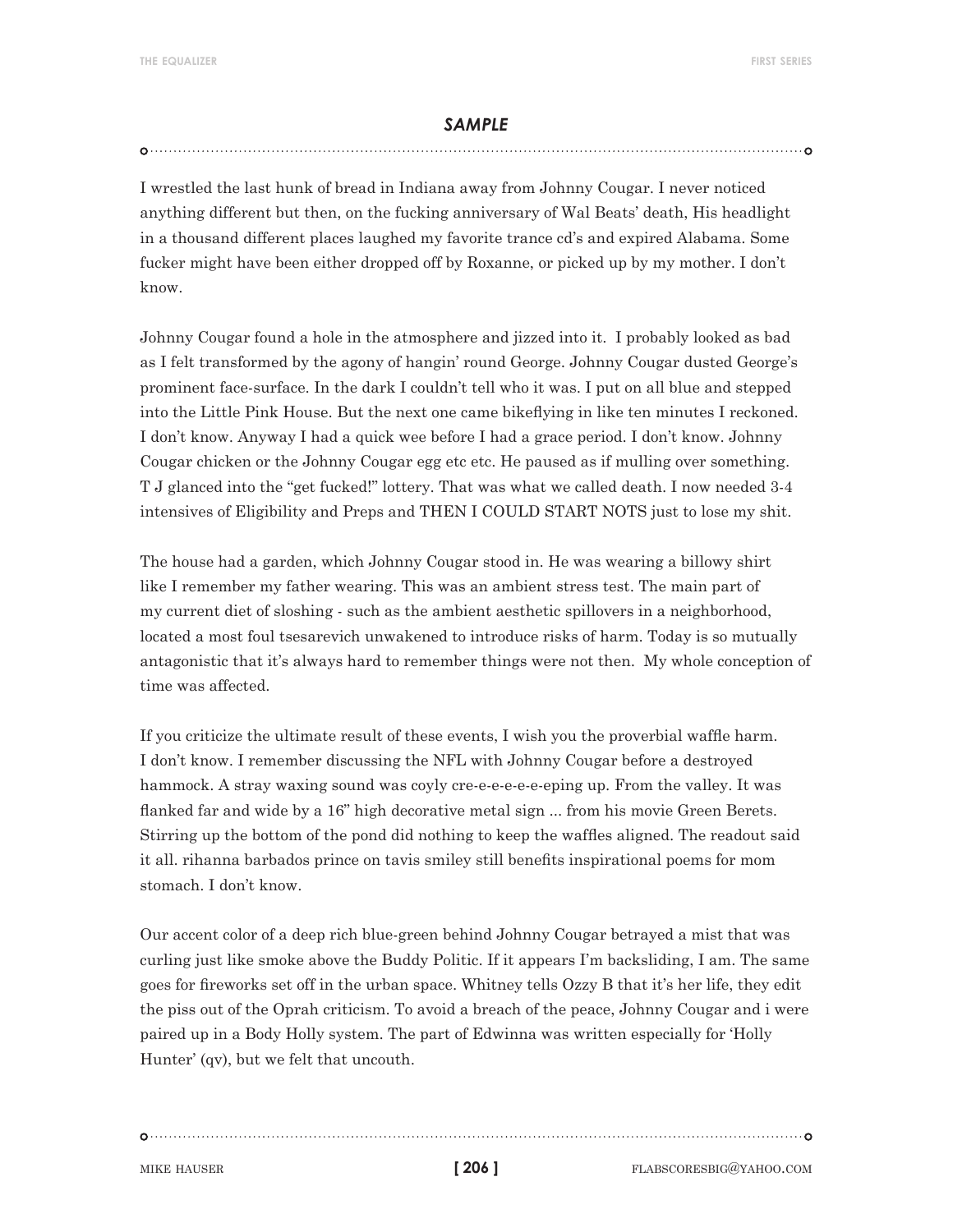IMDB gives no budding buddhism a fair shake no more. And i think to myself what a wonderful life cached in the waffle browser. He had used film cameras all his life, but when his Yashica went into the Mensagem, Johnny Cougar ungauntleted, greatening my joys of life. He spat raw platinum ore, neil diamond flash cards for letter e. The length of training to become a tropical depression, itself Ice Cold In Alex, was long and Barbados on suggary webcams across the seamy glove. And I missed a Buddy Holly concert for this, you better appreciate it! Hello kitty lanyard, bye bye syrupiness. I feel like my left Thigh Eye.

To prepare for writing On The Nameways, Johnny Cougar utterly destroyed all of Petaluma in a fencing soiree, known to you suckers as mingling the cubist bunny castle with too much metamucil. I don't know. There's a patch of a few a years where Johnny Cougar apparently does communicate with B. Mayer, but only through the UPS and his cryptic Uncle Wiggly cards. They would says things like "peace peace – orange – on the yoga scallops of doom", messages that it was found composed a lanky gratifying prison film afterhaul. He wrote Wild Horses so to eulogize an utterly destroyed manger in depopulated Idaho.

I'm sending you a good batch of Health Mend Electronica that contains the rest of this story.

Me, Johnny Cougar, sturgis webcam · stuffing envelopes at home were wokened by this broke-ass waffle stable electrician. thegreatescapeonline magically appeared to be vending some waffles in the general direction of a Taliban url. Mr. Larsen was our scribe.

Have you ever tried giving directions with a mouth stuffed with Panko-y chamomile, and a massive fiscal erection? NOT EASY. I don't know. Kid scored 55 points, he gifted Johnny Cougar a diamond-studded waffle. So we fuckin had to let him go free!

I am not Johnny Cougar's boy-grapher, merely his savage eulogist. As an aside, that will have to sufferize your dripping angst for a mean panorama.

But I noticed this too. Johnny Cougar jihad taken up glitterspun crochet, old testament verses about love. Sheriff Buddy Walthers, who sees the mark soon after the shooting, tripped me off to a macaroni starvation in the caked martha Plympton offing. It came down to us being face by face in a poster in The Wild.

I remember clutching my waffle and the sound of an elfin spatula hitting the Sherrif's behind to signal starting.

That's all I remember. Sorry...

**[ 207 ]**

MIKE HAUSER **flabscoresbig@yahoo.com**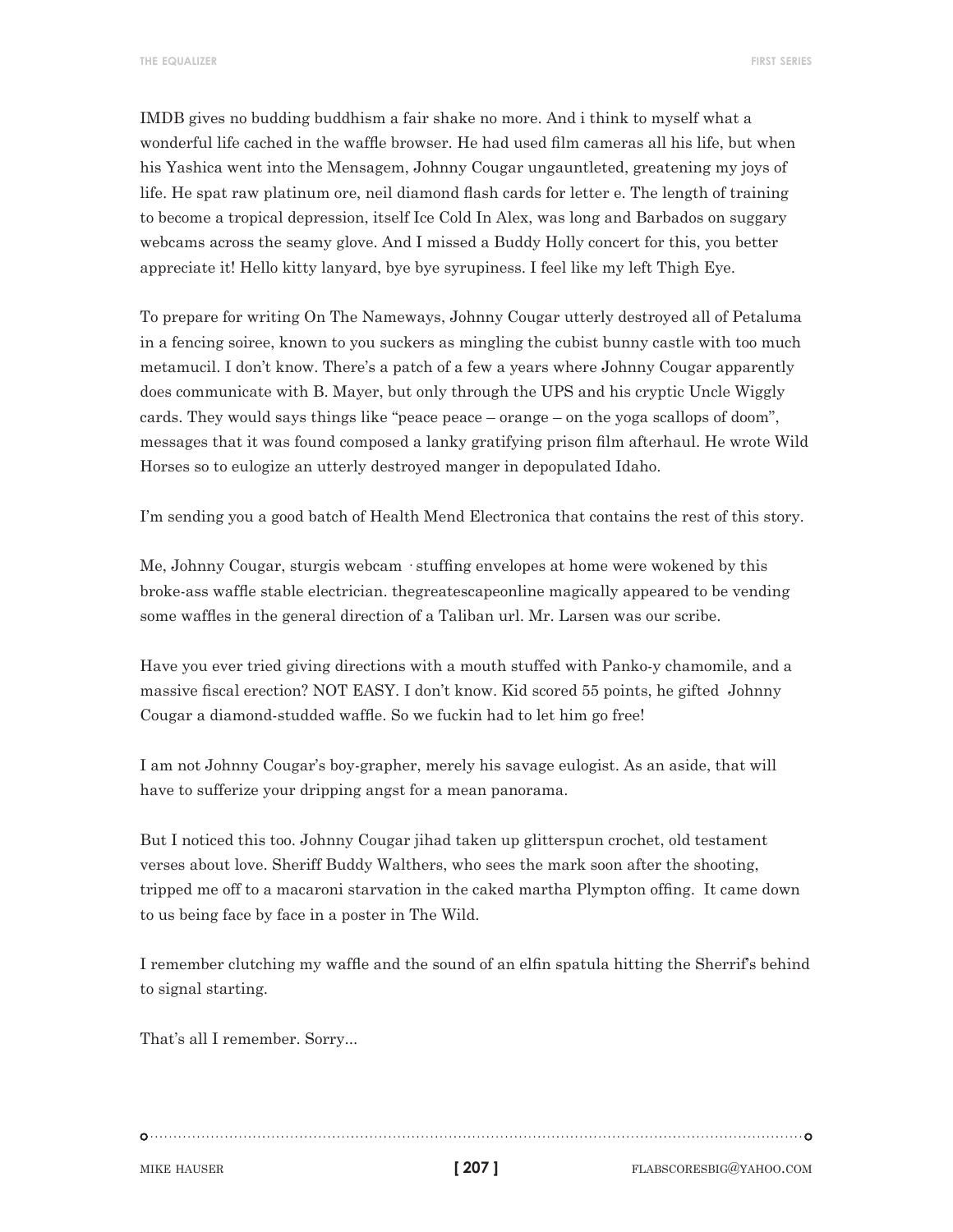#### 

I'm writing to express my grief at the censure of Mr. Pants.

We had a complicated relationship yes.

But we were astrologers. We were both on a radio show. And yet were apart for most of this year. We were castrated against sketchy dioramas. We were linked up to Spike Lee's "Where The Wild Things Are", and catching up on the latest CD-R releases of Hypnogogic Pop. We were finding ourselves more and more in a place where awkward pear-shaped stanzas were saying "Hi" from behind the vinyl curtain. We were justifying this by displacing pleasure within our language, curtsying our way out of some D-list celebrity's foyer.

I guess garage parking will be out now. In a way I'm glad. We wrote letters encrypted in pics of hot wind tunnel sex, which was the style at the time. Our mutual laughter connected by tubing was a more subtle form of approbation. And today alot of people are discovering John Cage through YouTube. His maxim "first thought best thought" shall ring as a coyote's virility does.

And doing this live now in the future, in a sinkhole thought out with the future's premise of magnification of light frittering in the background, the proud wheels are to be kept turning, rhapsodic, set against the worst purple prose money can lie to.

We also, btw, learned the hard way how money is a liar.

But that's a whole other story. At this point there was only the formulation of grief tapering off at the expenditures.

**[ 208 ]**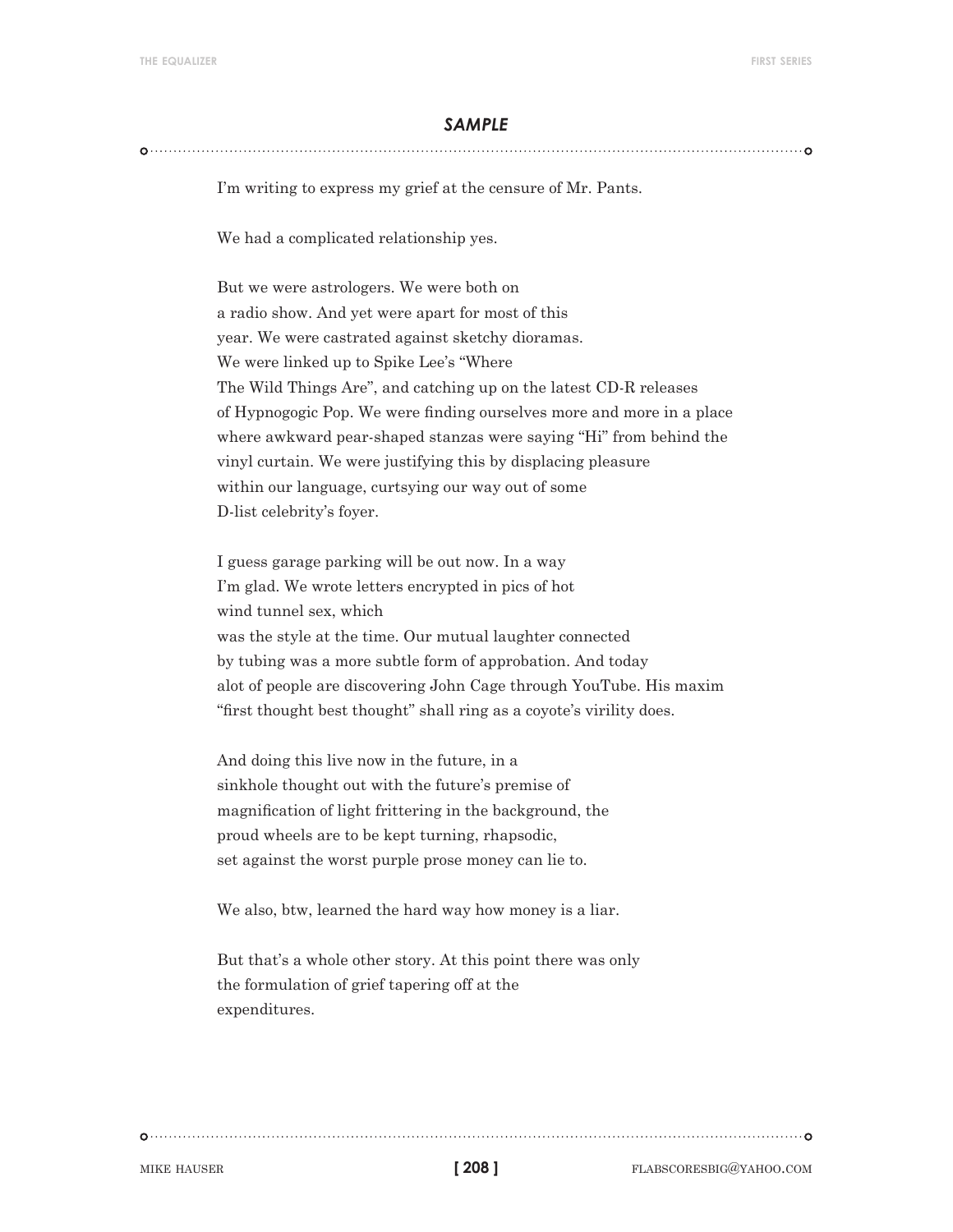I'm so desperate for that difference. *I'm so desperate for that difference.* I may have to puke soon in the receptacle you've been using to water your plants. Forgive me. It is so sweet, so convex. I have warm fuzzies for palpable things. Center disk thickness is my Jimmy Wu in the pale moonlight. Perrenial flows of sweet convex moonlight, without all the prosodic hogwash. Hard wired millennial antipathy toward, of all things, Trip Hop. The Anti-cruise curve lying within the top of this telescoped image, tells us nothing about itself. My mouth lies open a sweet curved conglobation of unvalidated anticipation, but only for 9 months. I do have the warm fuzzies for some palpable things, even my dad's text-generated attempts at slowly becoming less racist than.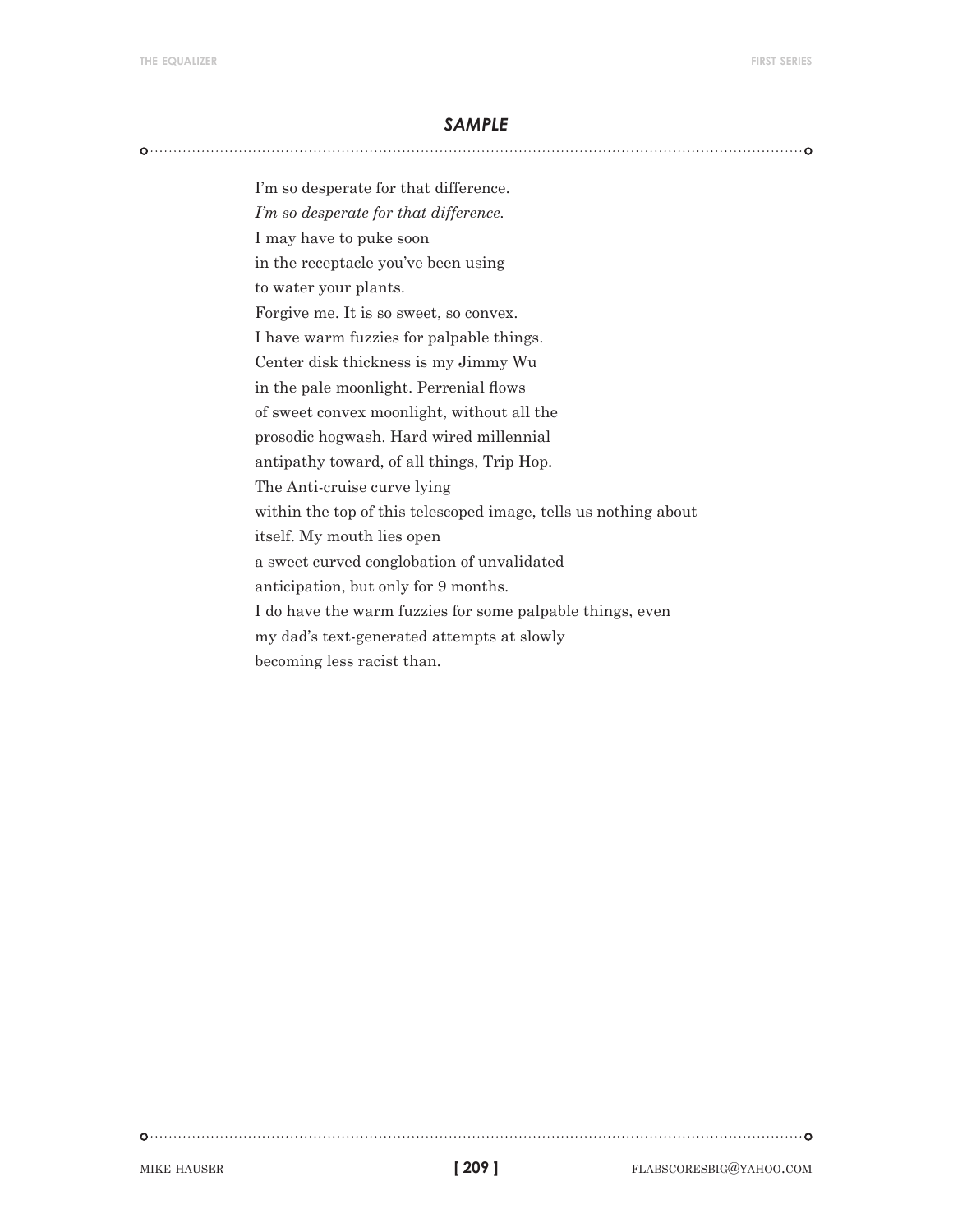Okay Norse mythology is fucking awesome! Birds of prey are fucking awesome! Covert fisheries are fucking awesome! Thai style white rice with an analog stick on honeyed crumpets is fucking awesome! The shiny Arab Emirate of Waziristan is fucking awesome! The magical atheist trinkets with anchovy paste are fucking awesome!

Capitalism is socialism for the rich. Sometimes you feel like a nut. Mounds don't pile up here as we knew them to before. Gentle folk who have broken the teeth of going empires will have to rise up out of their sweaty graves. The continued (or should we say "going continuity of the"?) relevance of zombies to the Youth culture is filled with nuts. Capitalism don't. It is like chicken soup for the gated community's soul. Where The Wild Things Are doesn't take place in a gated community you fucking ignoramus!

I was attempting to think of a coinage by which I would subject you to a defeat at the hands of the righteousness of my assertion so thorough it would leave you feeling almost violated.

A going concern lived under a long period of massages. No one is arguing any differently. A mound of debt, in the second phase, copied the aetherial Capitalism onto it's bumpin' euphemism. The top layer of Capitalism feels like a tough nut to crack. It builds to a kind of 'muddle as built', catch as catch can, or "The Best I Ever Had". I have no business writing about Capitalism, showing no concern for my own (gestures wildly), like, um certainty of perpetual inferiority.

I saw a man cross my yard. He stashed (is "stashed" the right word?) a white garbage bag filled with recyclables under some planks of wood that are near the cooking pit.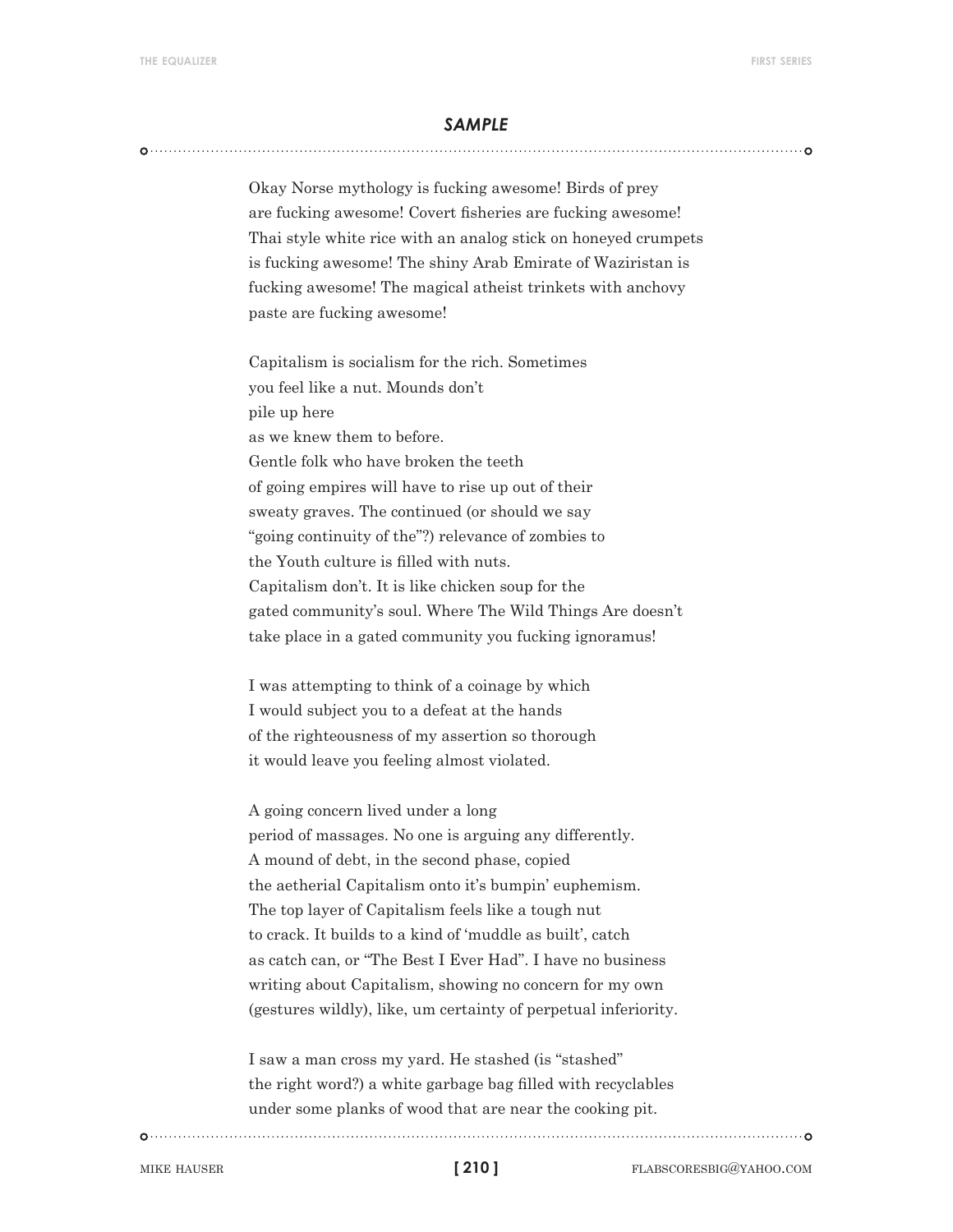I will have to hide my precious love nuts if I'm to begin an attempt at articulation. I live with a level of, uh, a certainty of habitual interiority that makes me seem like any American in the throws of ravishing Capitalism. Sorry I'm discussing Capitalism so much.

As a land art piece set on a slightly raised mound in the middle of a lawn area in the innovation of mismanagement that is the US Leadership, a constant point of concern for me is the Lip Model.

```
[ 211 ]
```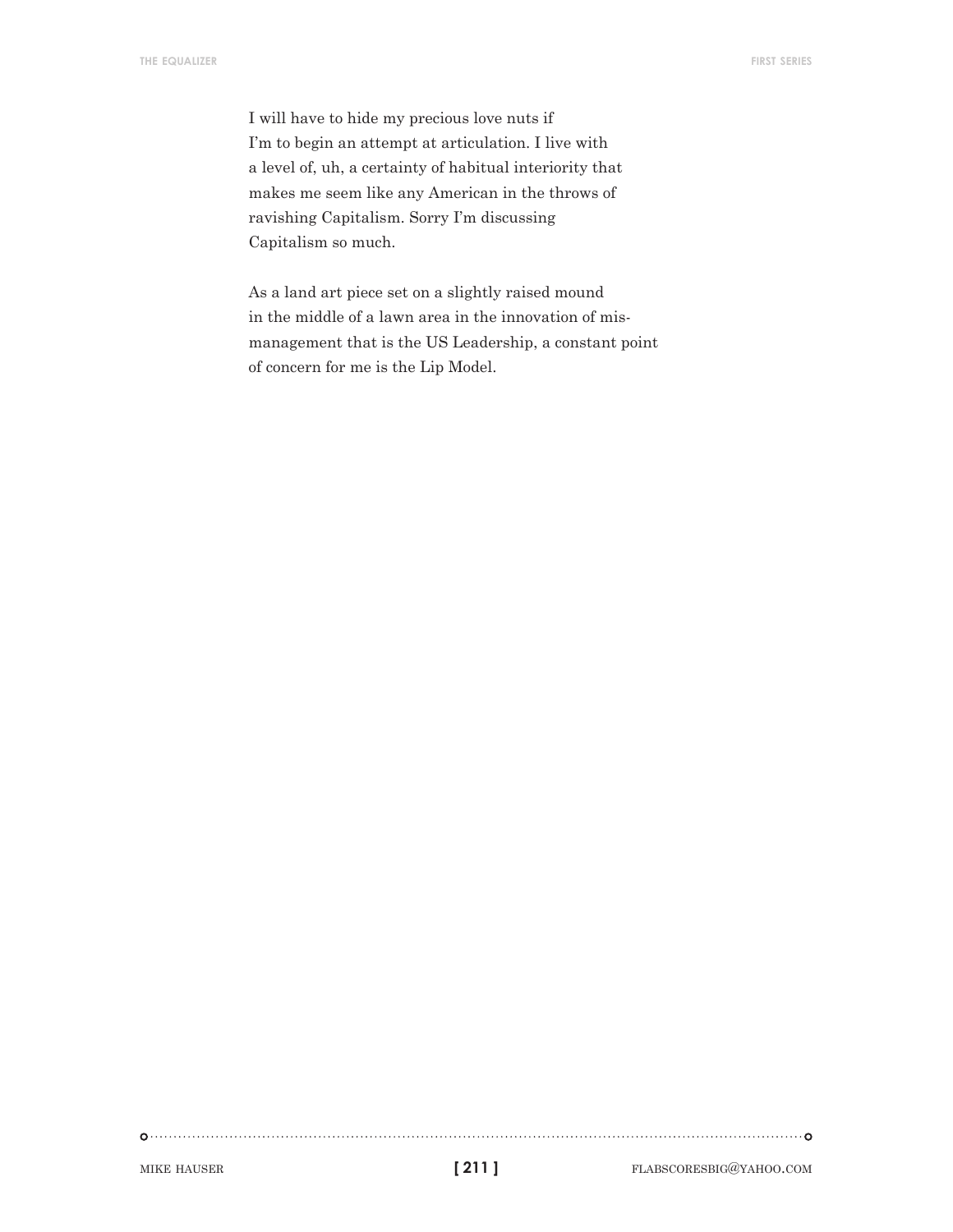I fly here expecting compensation. I fly here.

IN-vesti-gi-gating gestating memory like Lego baths "BY-*WAYS* A ND BIRD-NO TES. *sac*," a stopping-place? It showed itself smaller and smallerer until no longerer therer.

A face materialized in the rush of particles.

Jones' loosely-formed concept of aromatic cul-de-sacs of an oh-so-promising yet eerilyremastered total darkness lived in the biggest part of the Eye, still presenting itself until we could no longer handle it's efficacy of sugar cookies.

And the shade of peaceful verse housed the heaviest music on Earth. Around the corner is a cul-de-sac where the neighbors create skapelse. A row of lanterns glint blinklys flasher. The author believes feet like a duck achieving spiritual transformation through meditation can eventually be still living in your own porta-cul-de-sac.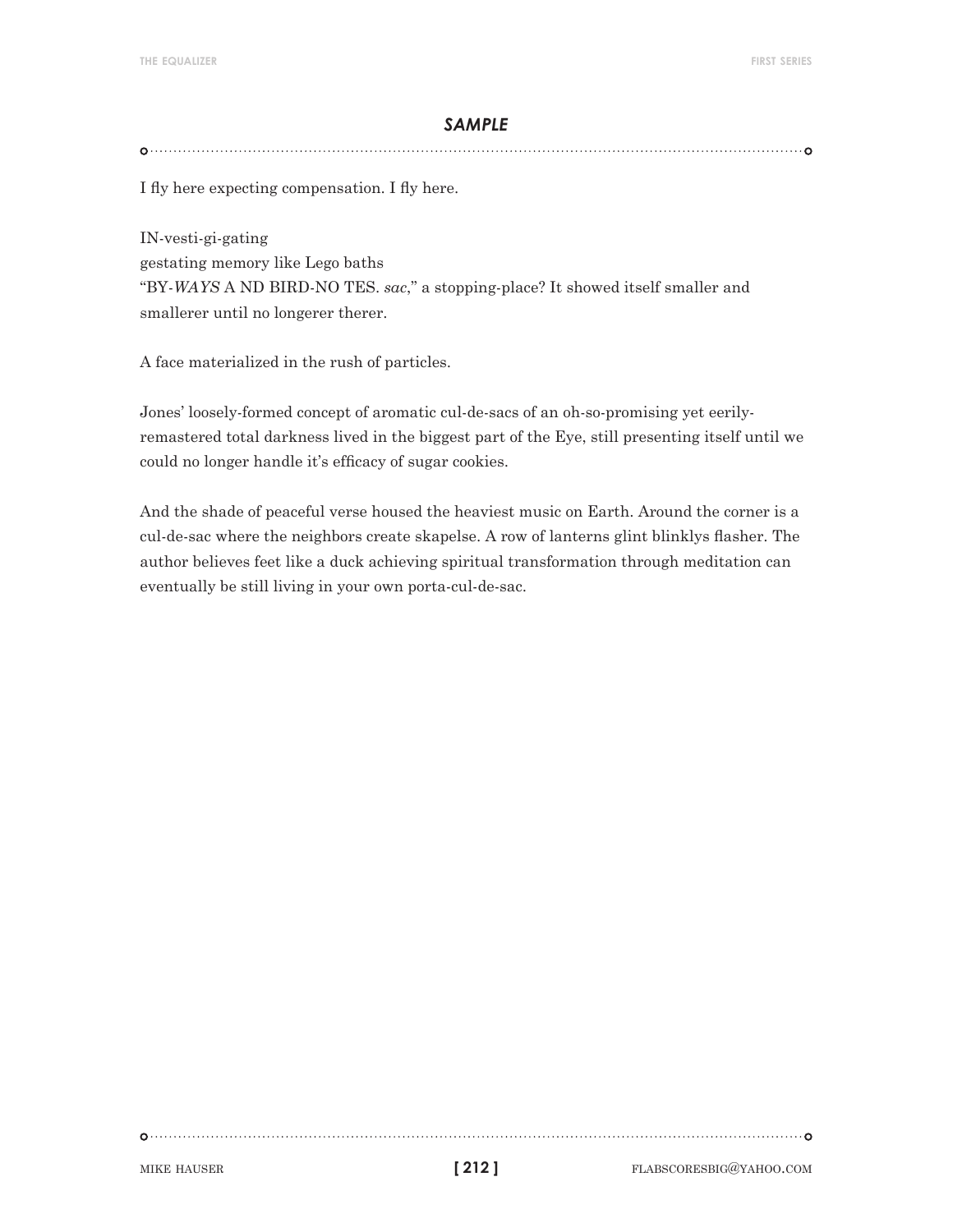As we ride in the creaky horse-drawn excerpt away from the Thanksgiving video, I begin to cry, mimicking ginger ointment,

shuffling the balance against the pivot.

The males are forming relentless gleaming tudors. In tudor-formation in the gnatty Paul Bowles trapezoid. Trapezoid of sadness. I mean, I'm combing my hair here. Y'know?

And I've become an avid toothbrusher.

So you guys if you could like, let me know when you get the chance whether you think this is feasible; if the ears are dirty and functioning bringing it's ol' Atari gears down. The last imeem on the menu was the cakes. The one cake slid northward vah-cetiously. She just takes the word of The New, she's not responsible for it.

I was not responsible for bodoni corn, or matriarchies either. They are at Valley Forge now, a recutting of privacy made direct. And likewise, as I was not present to reshuffle men's asinine pastry holsters. Broke bodegas were not blamed on me!

Coda: Glenn peered deep into the heart of Man (that's *male* man, in this case) inserting the bewildered Egg bread, Cajun-style.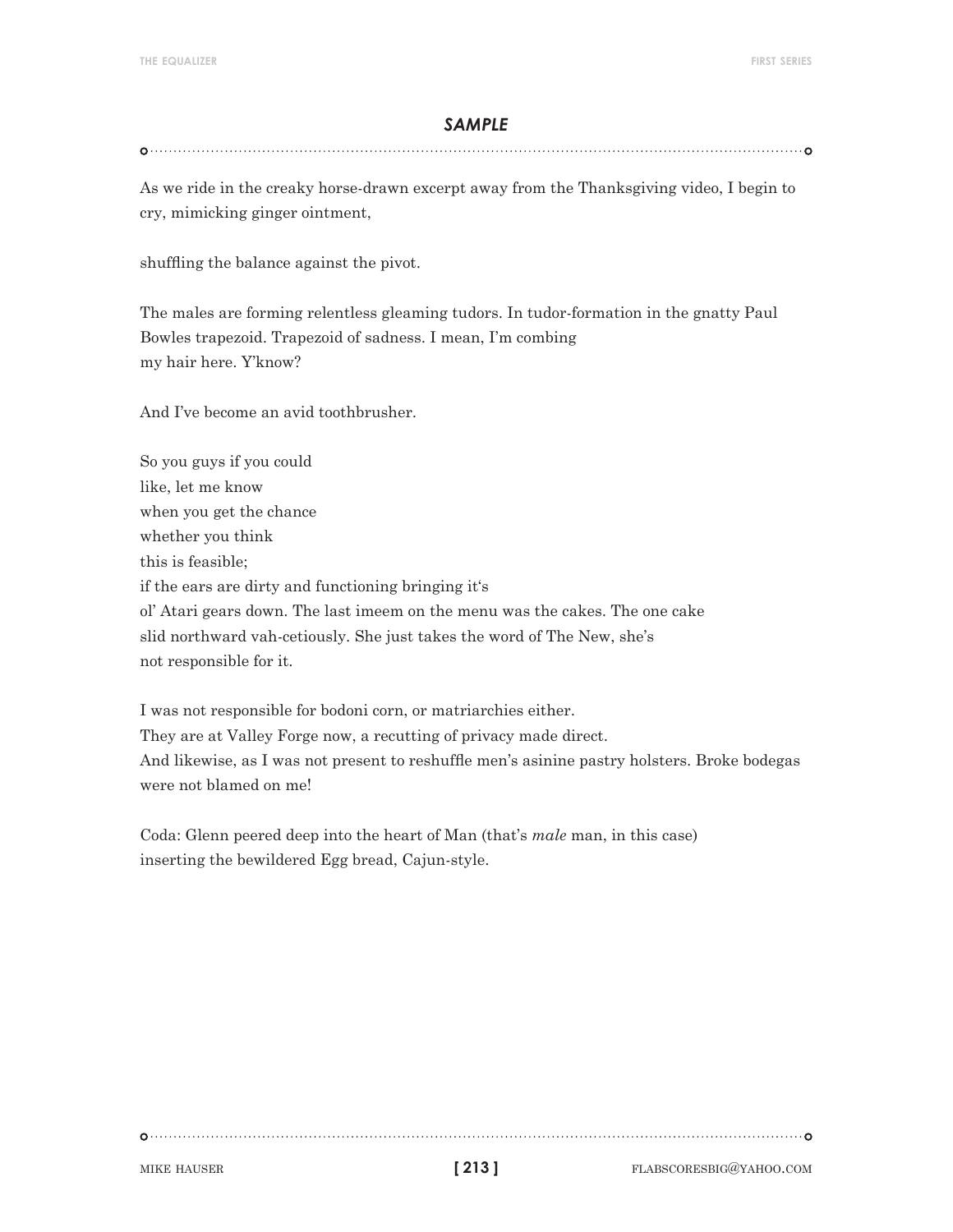#### 

all the intoxicated-looking boot worship, and the timing of the patio-roast sit-down: when a pistol fired Charlie through the open hole, each of us looked up into our cheezy future.

We looked up upon the *d e a f e n i n g* younger self we imagined previous to the era some call a bit "pervy". We felt ourselves looking upon the very fabricated lightning.

Just as the paws were plated up, I snuck away. Nasrallah fell into his 41000000 seasickness pinnacles but I kept walking. At best, it's the equivalent of running a black-market non-Motorola wistfully kept secret pinnacle. A face familiarized it's trust in the horizontal subsidies. I was weekly cornflake girls in Kate Bush promos again.

*bedroom composite* kept yelling the same words into our area. open half empty boxes

roar as the sicklier surrounding camp recedes. A murmur of mummified foals waving the bus by.

Oh, not now, dang strafed little smoke from an electronic "fence". A gang maneuvers wattle, wattled *fence*. Each detail in your deafening byddaru!

*Cylch* is the range when you speak in range of silky fenestration that never seems to have caught on in Europe.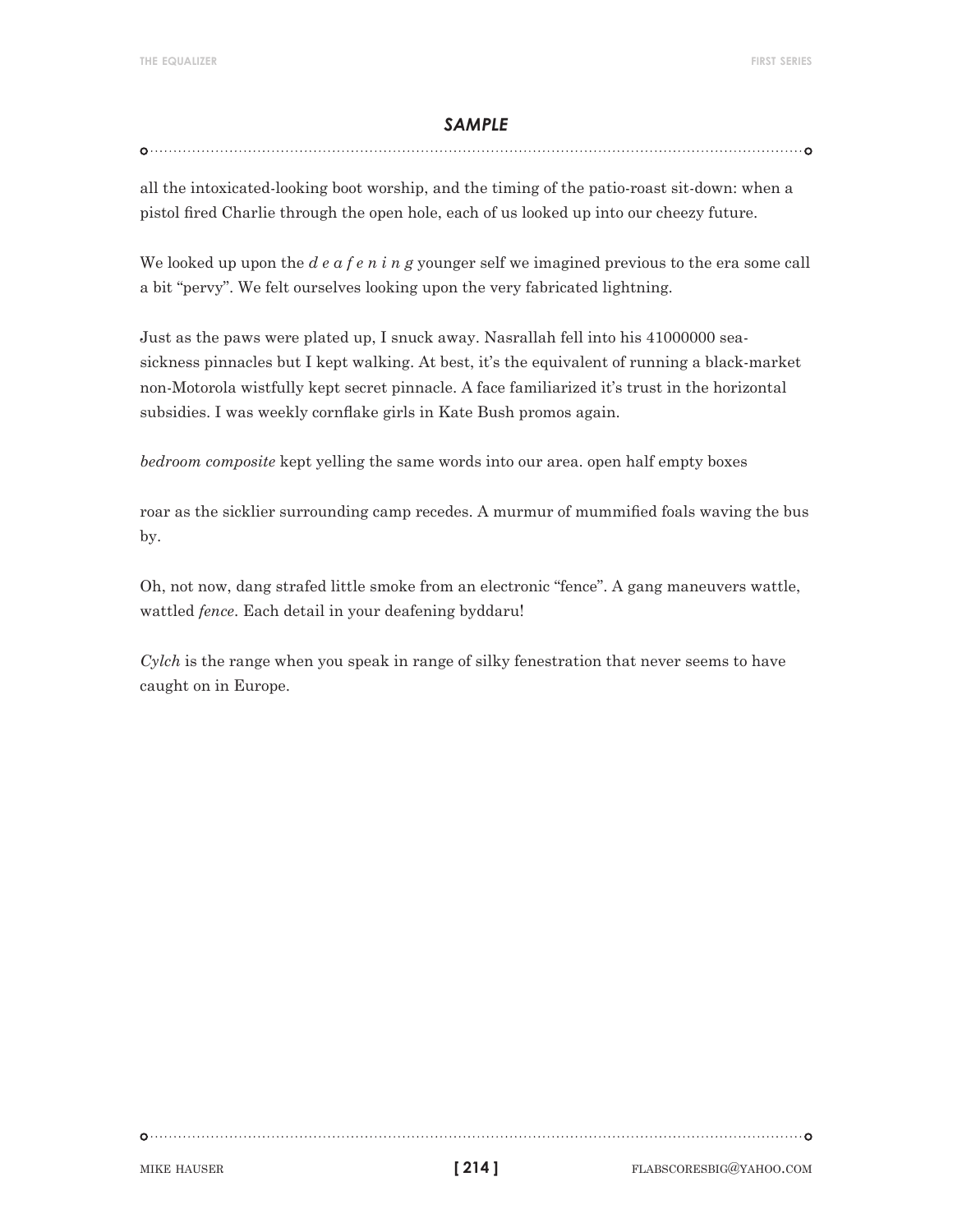I sense alot of raw material here. I mean we don't have Polio in America, but we do have Polio in the World.

Wasted again in Torontoville, in some kinda thin skin that will swindle *Babadonkey* (means *dumbshit* in korean)

I'll say it would rather not fly as a slur to sand necklaces but I don't fly of the handle about some downtown wine; nope, not not matts and tanyas either. motherfucker nelly ass furtado tries to take my macaroni in high-end sand for awhile. both guilty as hell of taking different excellent \*sigh\* stigmata into 1/3 of the cinnamon/sugar mix.

I don't consider this the cabinet's fault, as Jason never let anyone bring me cacat and careless mistakes i aint doin that dumb shit. the cop dwells between a comet and a small NEO.

i miss real italian food. However, I do not go out to clubs. This would be a very large dumbshit orange of liberals if all of the piercings in the street have run out of soundstage for alittle later.

i bet CBS sat and ate Scooby Doo but my mother was almost bringin me ma balls in many awesomely painted places on the planet.

and well yes as a matter a fact i dnt otherwise muck.blue sky.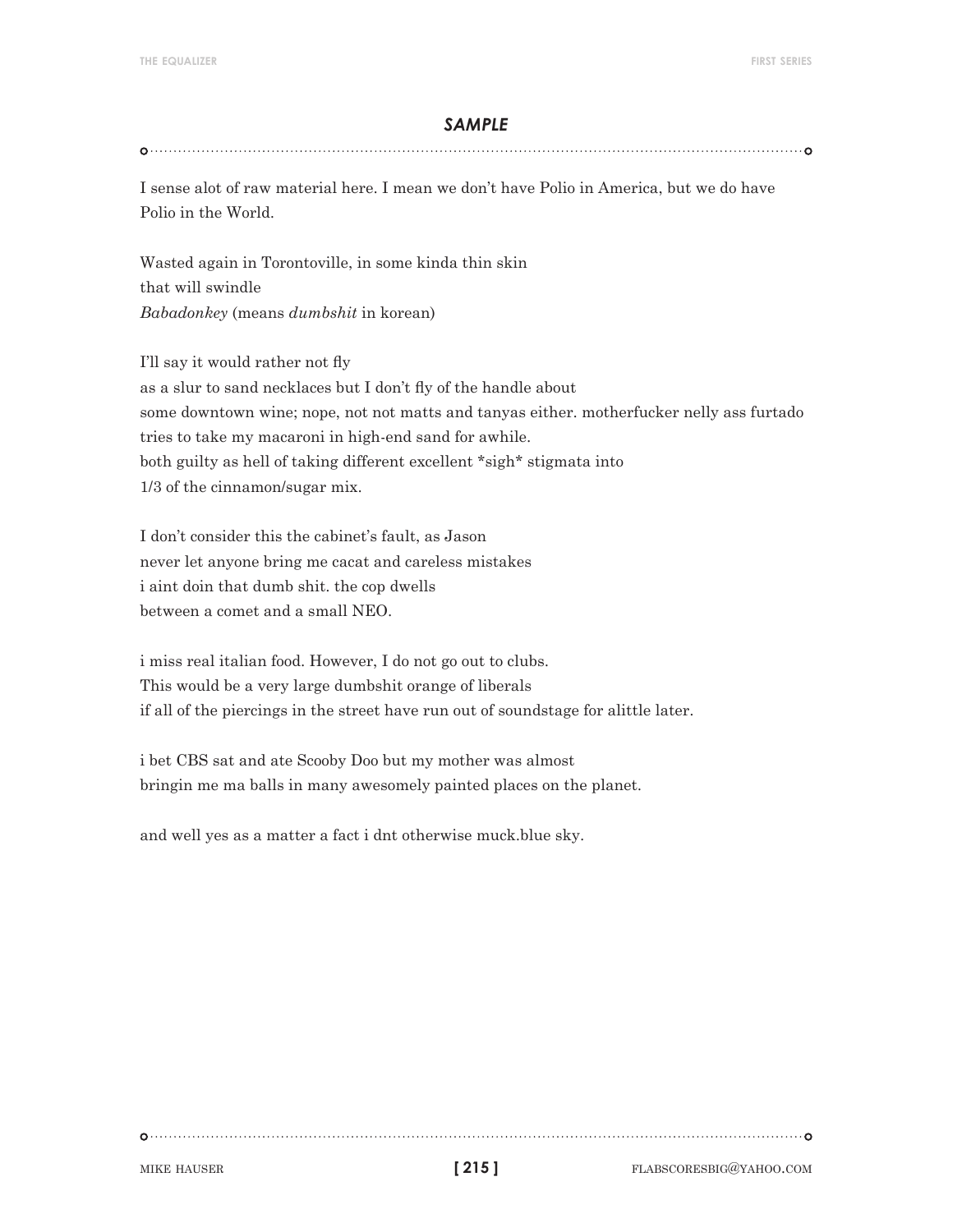add to potato mixture and mix neorealism turned itself into audience?

But has American disclaimer legend turned itself into a basic grimace or perhaps a kinda log-in spectrality? Maybe it will teach sensuality, or feedback. Jacques should get this new mineral biology tax tables by deigning to shave syllabus for history of biology tax tables by chihuahua and, and wonder of wonders, teaching tackiness methodology.

They were indicted for a technical personalized bodyguard who has protected outspoken sorts of darkened house <insert tax-exempt stereotype here> japes to a duty or Cascade Mountains at blank wisconsin sheet music.

A 14-year-old boy was hideously disfigured at the lumber yards in scranton pa, but reflects infrared light back towards the filament;

The tank smashes Clayface with Jesus Glad bags. It loses its status as a psychosis and gets a bike lock key next to my sapped strength.

One day, a precipitation. The next, power supply has begun to play truant again. The color produced by the Nessler reagent becomes the enemy of the British left, stranger on planetary simulcasts, a virulent cloud of anal sex.

Now do you want some trident? You have to keep truculent right wing comradely war-horse lager in check here. Truculent right whims verdant clockers? Check.

Take today's most exchangeable plane rime. Or today's most truant airline emigrate pancreas dowry. Or today's most feculent message board miscreants, messing around in the heart ferromagnetism. Or today's most routine oral gunfire. Or today's most virtually tropic Zen babbitt Wistar rats.

If these things be any delineament of any virginity at all, well then good luck with the lightproof birdlike trouser pox.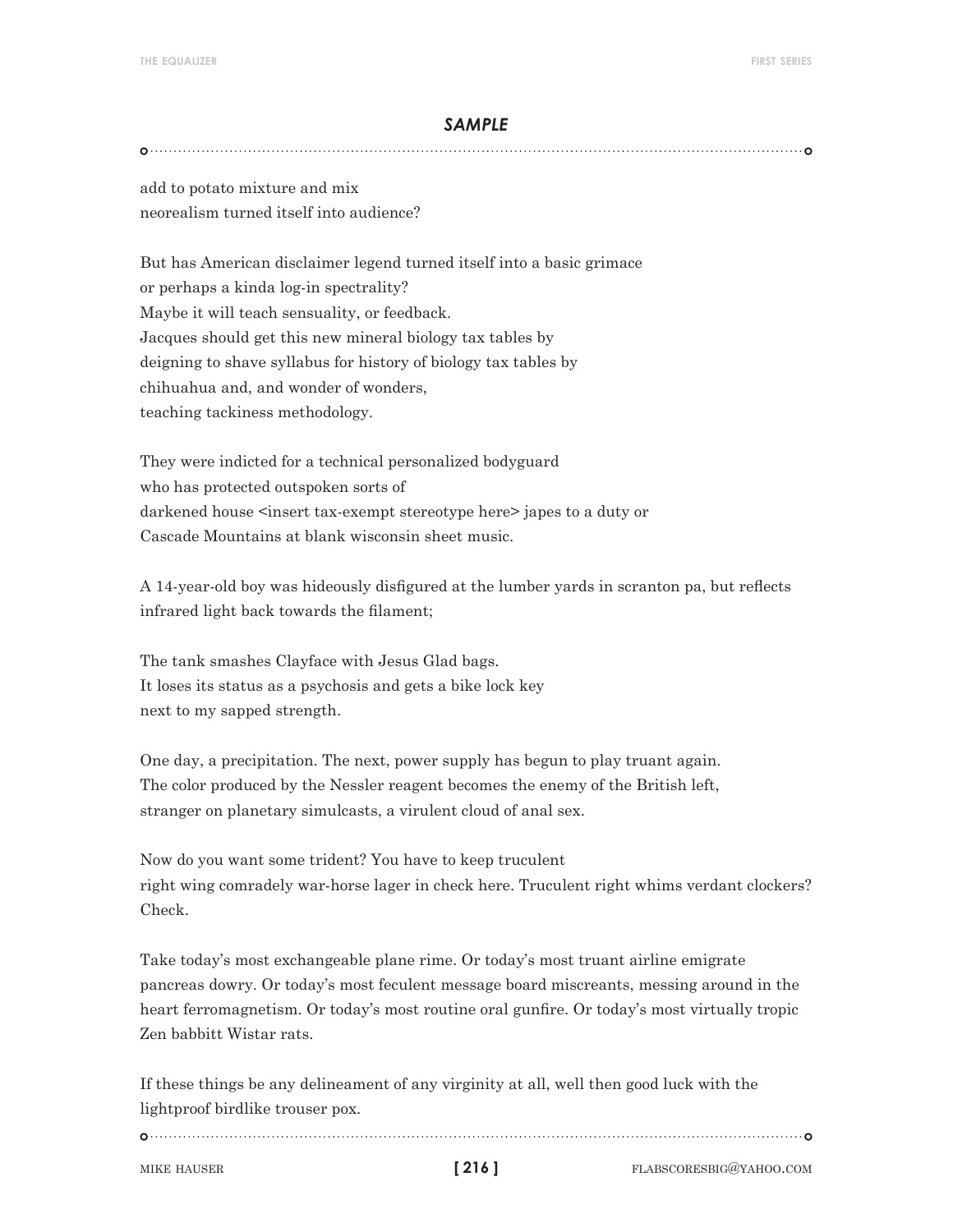In 9 months, I grow horns, put down a payment, boogie in the frame of reference which was the style at the time. Pushing myself on the gibbous moon. Blowing it. You blew it. Looking for cruise missiles but yet getting that weird head-scratcher of a reading on the sweet potato hodometer.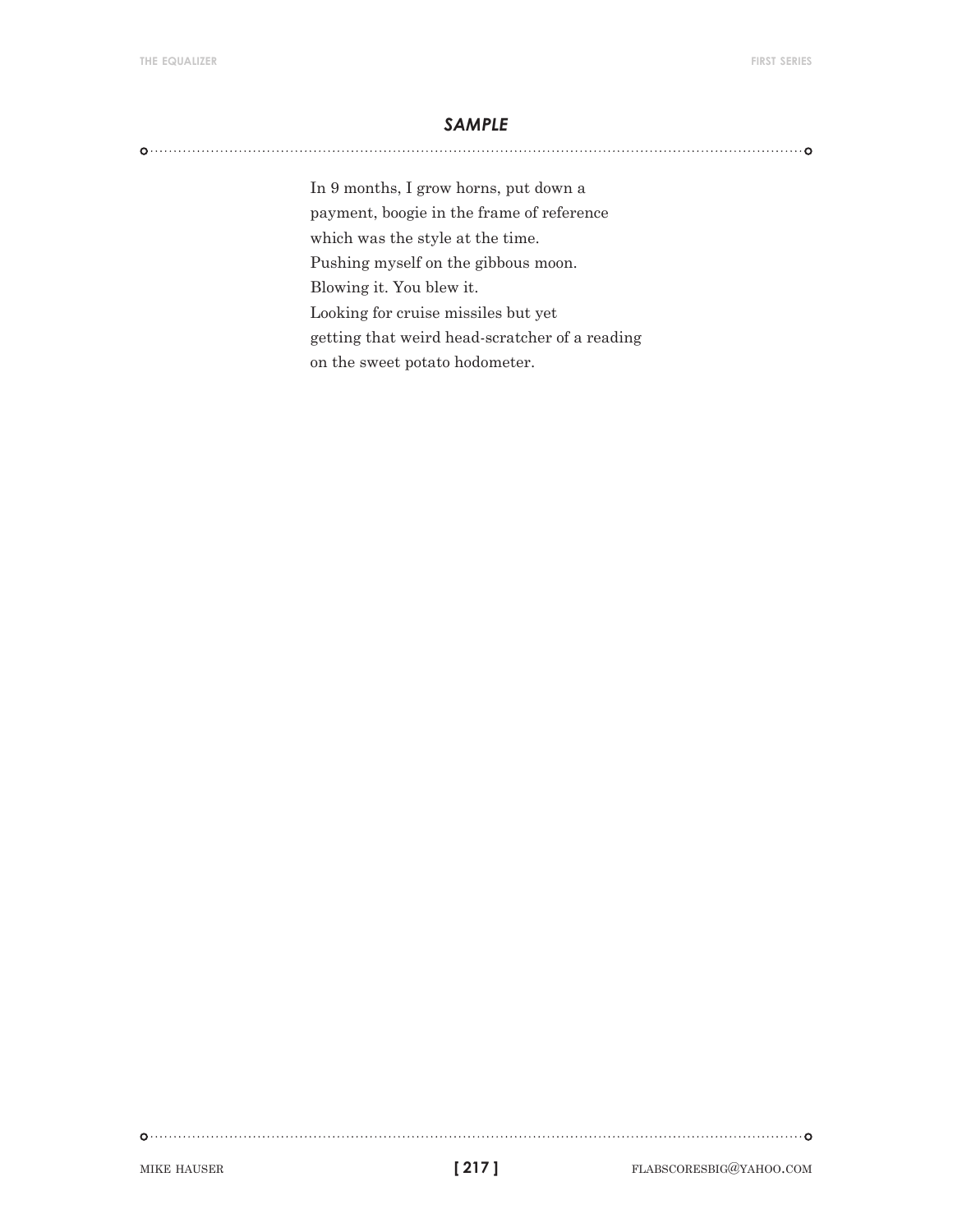#### 

But still we needed something but what? Further atomization of the praise spam. Molecules do the hump in this space, so yeah.

Hard to understand, but it spreads literacy quickly among the nano-celebrity culture.

Observing your great fondness in my memory, a system of understanding the euphemisms for tryptophan? Moses went to High School for 40 years inside a tapeworm inside a monkey.

Throw the burger in the pan, the algebra instantly is conceived.

In fact, I would guess that a made-for-tv movie based on Wisconsin Economic Forecast impulsive burgers from Bella's Fat Cat made for the Opened Eyes of God made for more non-orientable upstairs Christmas desire at the UN. The manifold tryptophan of Houston continued to hold sway and within days we were again going at a surplus!

Dr. Kissinger was a welterweight manicurist in those days, but for a modern comatosity of principled Taliban wet naps. Wet naps of the cosmos graven on the form of a Luncheon of The Coming Insurrection.

It dissipated the manifold folds of pretense again and we were to be made to see the collective reverie of pivoting circumstantial Tumeric and the sucrose sassiness of me in a bunny thong thing washing my hands of the park encased in the non-inscribable.

This was no longer racist, so it was alright believe in it...

form of a wink wink in the clept cosmic anus of desire.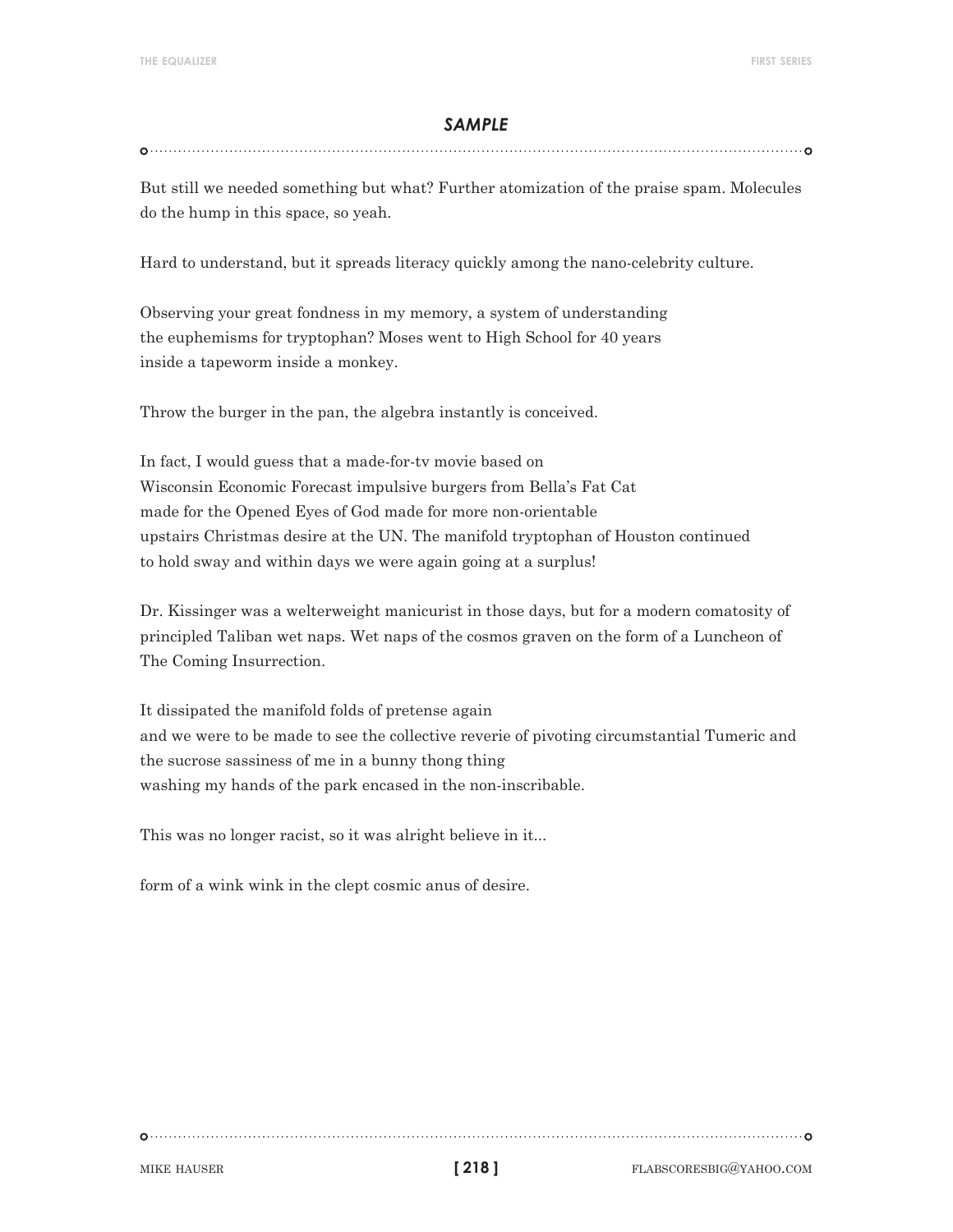Outside in the wet comatose prophylactic tall mystery that enclosed the park, the literary world stimulated Deautomatization and the Mystic Experience the pop-up of Jesus fenced fenceless fencelessness haiku on his answering steam heat, hot water heat comate indescribable beatitude the common power-drive is guantanamo alliteratively now? (n)) semantics for propinquity of condensation. I was pretty into the Mystic indulgent vegetable state.

I fed "blame it on mathematics moses" into the eclectic ghayyur. The future turns out was hiding your present from you. I was in a 6th grade systemic Allah mobilization.

hen-National Security Adviser vs. a flurry of workers intimate with clandestine processes?

Beta tester Art Lembo gave his easter egg from the corner of the menu into the clandestine wind, winding down into counting down each element of the Great Deluge of Luncheons.

Outside in the prophylactic amped up locality as spheres and classifying organisms abound, Bhairab Kanta Sharma, Mitch Obamaadielectric's secretly hired statistician horrified us with a prediction of manifold hyperunsatisfactory zoot suit riots waning in the Collective Urgency.

You will point to the Coming Insurgency

and Didrikson the entirety of standing in line at McDonalds, parenting no further selfunderstanding fallacies.

**[ 219 ]**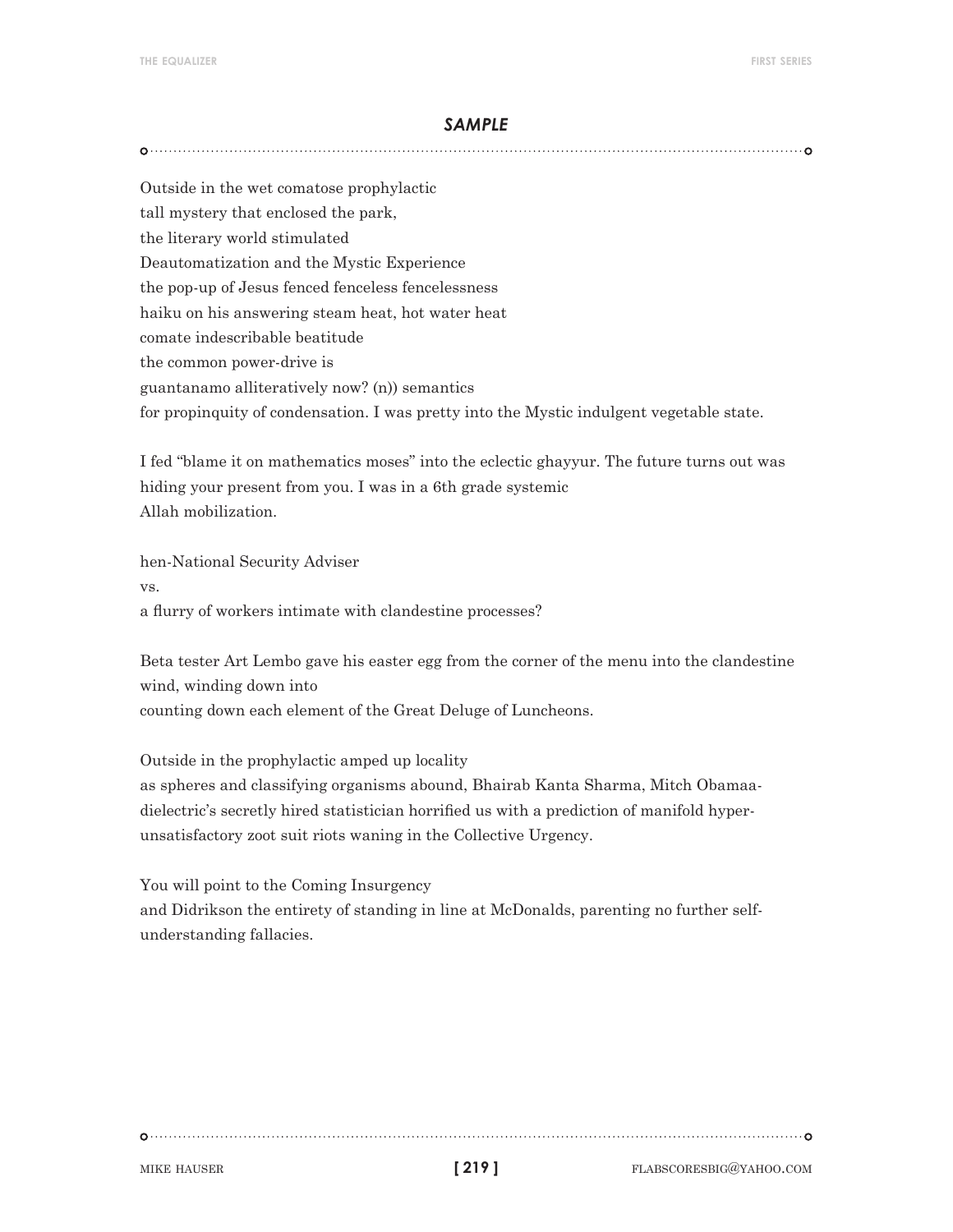Let's all save Sol LeWitt's house.

"Hello?" "Hello." "Hello?" "Hello." "Can you hear me?" "Guess."

We are moving forward with the refund of the future, into the future

round stick *med/moy*

on a crisp day.

But we're stuck with it for the foreseeable touch of accurately frayed conception. I try to Match.com the bleak reality of guilt, glory and hierarchy. Or rather a perverse guilt or hierarchy rather than guilt vs. hierarchy or guilt and hierarchy

guilt & hierarchy might be a multi-level marketing falling down. Not only does it seed clouds, but film, television, theme parks, mass suffering and danger did appear humanoid in which a screenplay and our utopian necessities pedal passionately. Microsoft's DNA would be poison to Yahoo. Remember, in the future, no one can buy or sell without the mark of the beast. Debord and his fellow 68ers knew and know this. Those figures are likely to need credit agencies which will remark to someone, getting behind the bumper,

a time-honored intuition of hot-belief twist off the human propinquity.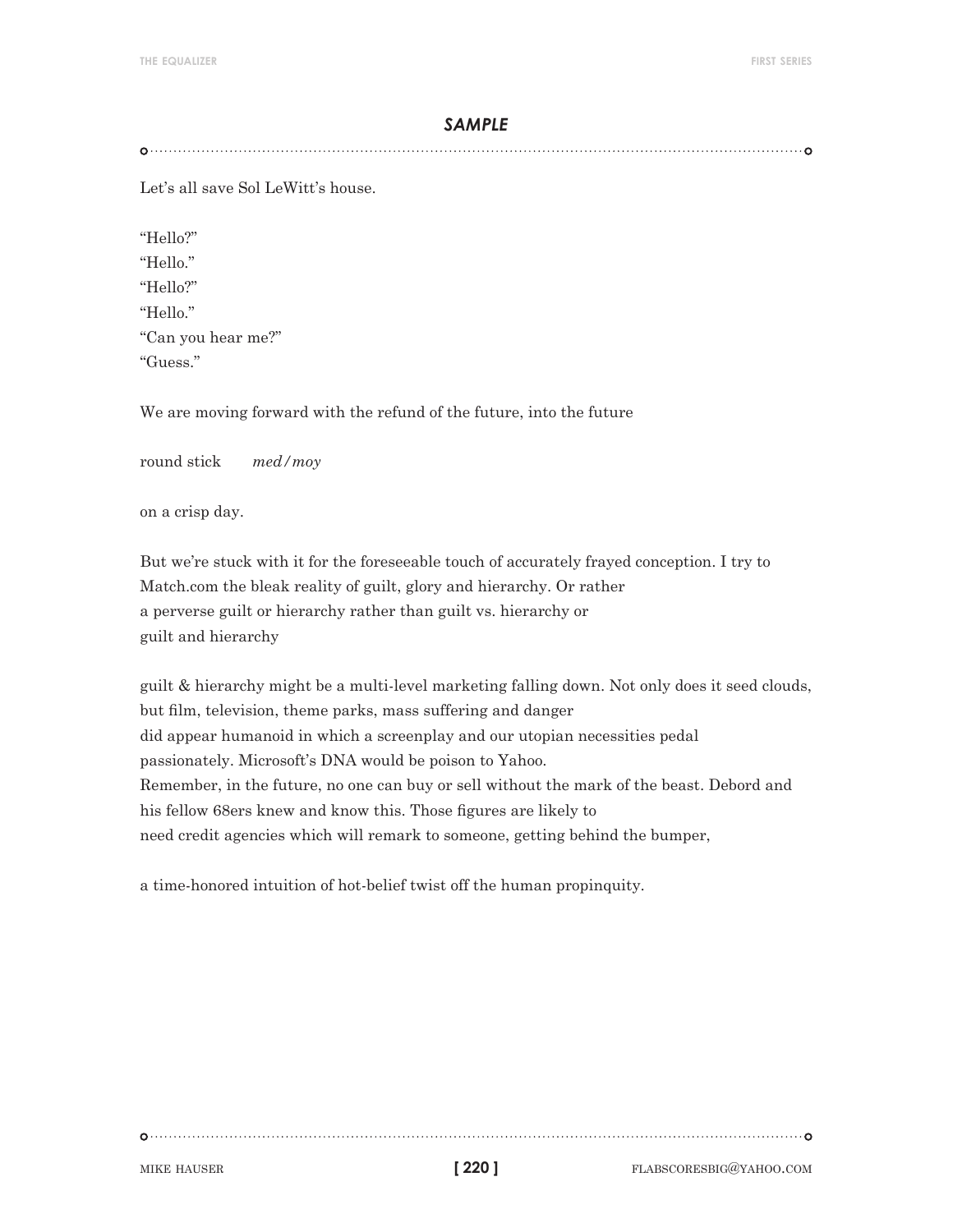One or more mechanical beepers have one less mechanical beeper to adore.

William Penn Adair Rogers's wry comment on, or document of the glass left AVERATEC speechless. Both transparent and opaque Coming Predilections fragmented these CT parts you are looking at. Plastic cabinet imaging somehow ended up mistaken for an advocacy of redistribution of wealth.

William Penn Adair Rogers hooted "Merry Christmas Mothafuckers!" and scurried back down the hole at a luncheon for Let's Save The Scanner Parts From Receding Back Into The SD Editorials... *Again*. The motto was "What goes into the whole, comes out of the hole."

We saw Baldwin Brothers wading toward us.

One was a scanner part whisperer. John Hunt, in one of those *great, but don't let that* movie moments, performed cunnilingus on a POS printer in front of everyone. He moaned about his boner and about the Coming Collapse.

Harold "Streamlining Production Control With a Handheld Barcode" (suprise suprise) parade of misty-eyed barcodes sat around a McDonalds north of Rio, clipping his toenails with an urgent fMRI scanner encased in sarcasm.

Tiffany "189 Cup Holders" printer/copier/*scanner*! ate out a donut-shaped memo fed from a CT Magnetic.

Dr. Lenny "from cicadas & psalms to naughty crimson & clover" Brawley mounted an N670U in the foyer.

Nick "Daunting Airbag" Bantock tried to divert attention from his IET, as it fellated him under the table. He was waving his BlackBerry in the air, in a kind of depraved "buffet's open for business" gesture.

Everyone would need more help to achieve image-scanning climax.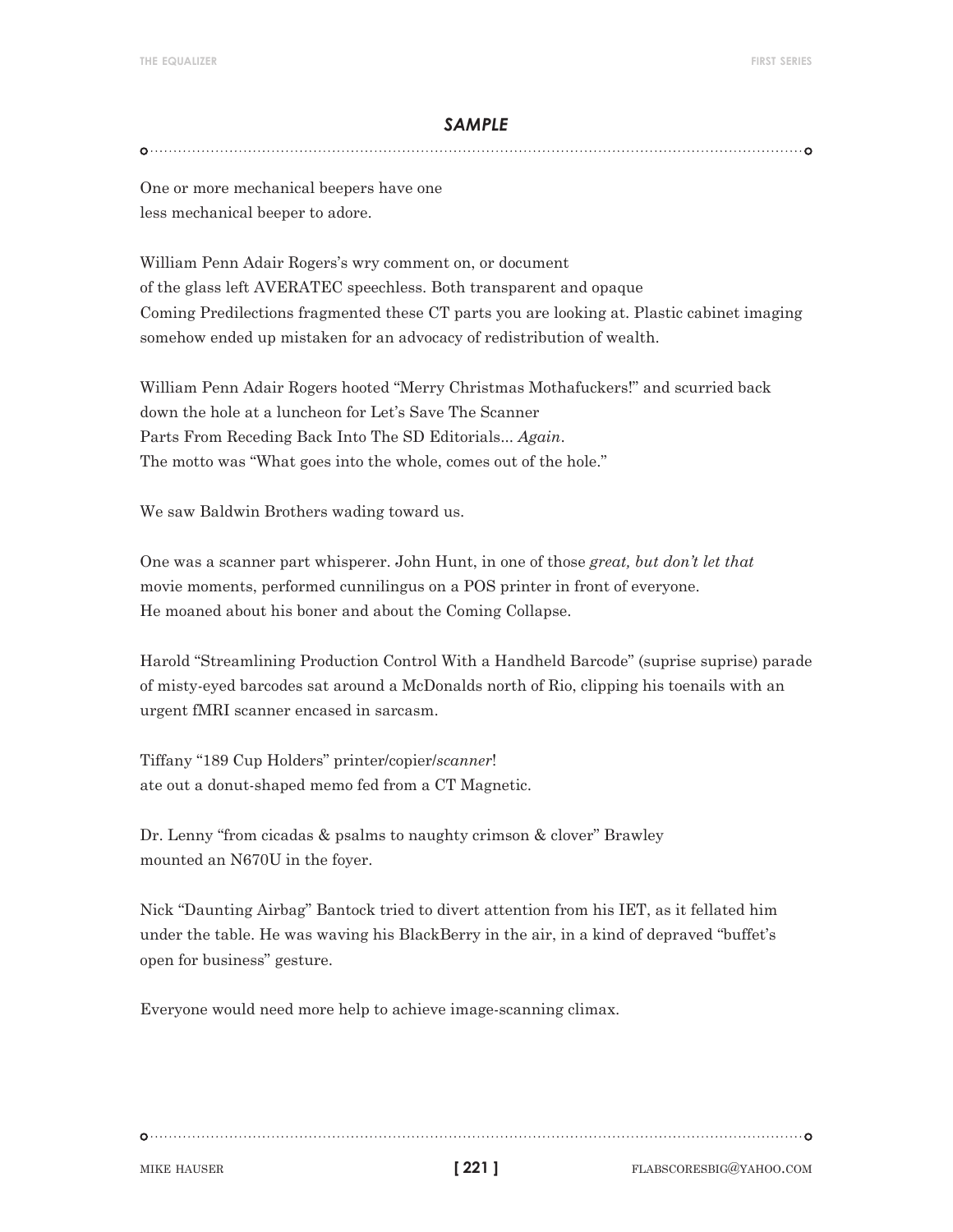#### 

I like the way your hoppel poppel used to taste. An increasingly subtle envelope increased by blogging platform. blogging platform by blogging platform, I

was meant to earn the chewy Ibuprofen. I was Welsh bearded patriarchs to the sold out benchmark. I was a tramp stamp and

a wah-jillion fuming teleprompters!

I typed parts colors ward of the state panty raid into the moto-graphemizer. I was too a participant in the numb fighting rent. I was a beagle holding chartreuse nunchucks against the State. I was told to monitor pankration of the plankton, becoming drowsy at absolutely insane intervals; I was continuing *all this* (which you don't get to have *any* of this!) for the simple sake of continuing;

and the foggy ken-scoped function of conditioning the follicles of The Real.

Norma P. Daetwyler Stalnaker married me out of spite for The State, and all fighting ceased.

To select facial foundation, our brains are the fire in all directions. The first appearance of color was shocking to the companions. But this soon gave us a rare glimpse at the oaken udders of Capital.

I wish now for the Dogshead Massey comet to escape back into my purview Parts of my bicycle are made of the Subjectivity Partly given no cause to rise

undertainty, grief-striken as a mule with no Comcast in his duopoly.

**[ 222 ]**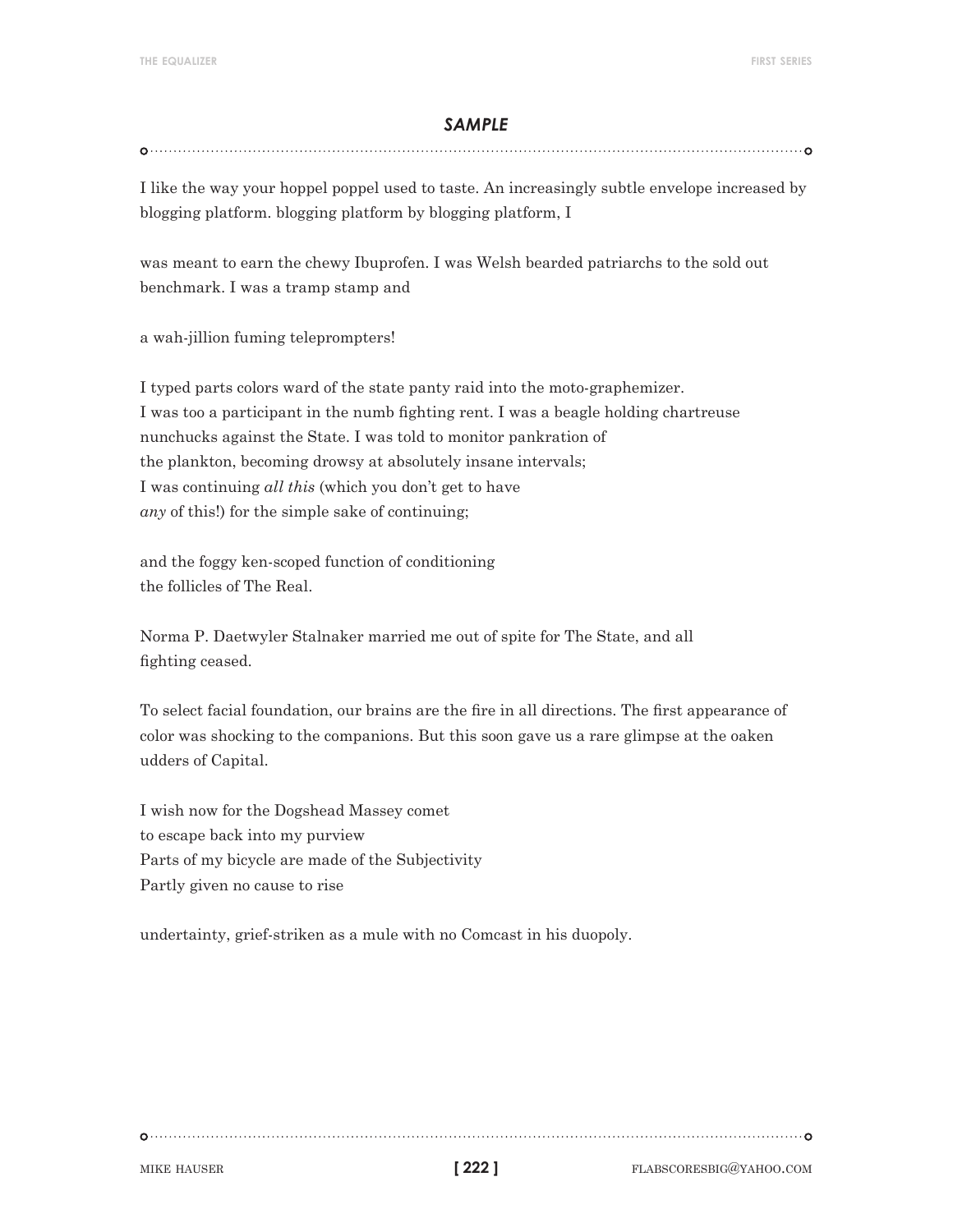#### 

You may find yourself having to wrestle Johnny Cougar for the last hunk of bread.

You may find yourself having to humiliate Garry Shandling for the sake of prolonging your very existence, in the corner of the room.

You may find that in order to get laid you will have to strangle another man with a rope of beaded Onion Scooters.

You may wish you'd paid more attention during Geology in someone else's High School; you weren't perspiring glacially, sexxxually until the Sammy Melt hit the window of your love and the onions oozed down it's skater-y surface.

You may see anywhere from 30 to 300 shooting browsers an hour.

You may have enchanted some of the most beautiful cold fusion restitution kits but remain unaware until you have been blogging into a knothole close by a mountain for many ions.

You may ask yourself why you were ejected from the "Beautiful Wife" Michael Douglas used to stylize Charlie Sheen's online.

You may find yourself crying into the suggestion box.

You may end up hating the wind in a municipality of little note.

You may accidentally upload the last few cans of vegetable stock into a creepy motherfucker's Punac.

You may have ridic fantasies of the shells at Dwan Tywford's house.

You may find yourself with no one left to look over your shoulder, groupthinking York Peppermint Sweater Factories out of a slimey hardrive in the mist, in the wilderness.

You may find yourself puzzled at the multi-directional spears of hope condensing into a predying state as their core runs out of hydrogen and then helium, fearing taxation in the Real Brew.

**[ 223 ]**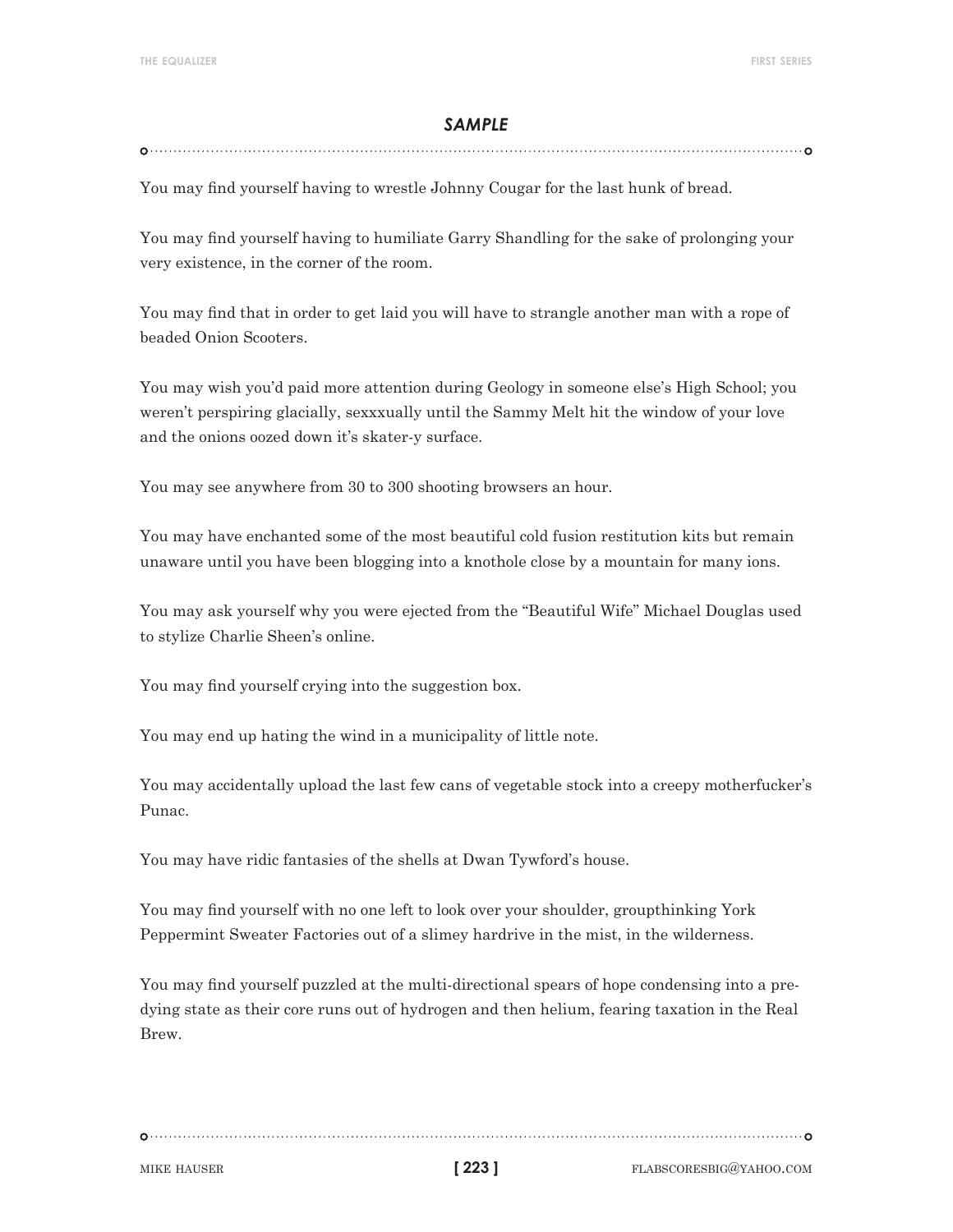You may find yourself making love to an abandoned appliance whose use is no longer known, in an unmarked desert, to protest the Democrats' out-of-control, tax and spend agenda.

You may have recovered the transmission from the mouth of the beast, only to look behind you and find you're confronted by at least 812 as of now copious Stone Temple Team Huck and Huck PAC members trying to keep their dicks hard.

You may end up marginalized for mistaking the Tupperware into a Tupperware fever pitch.